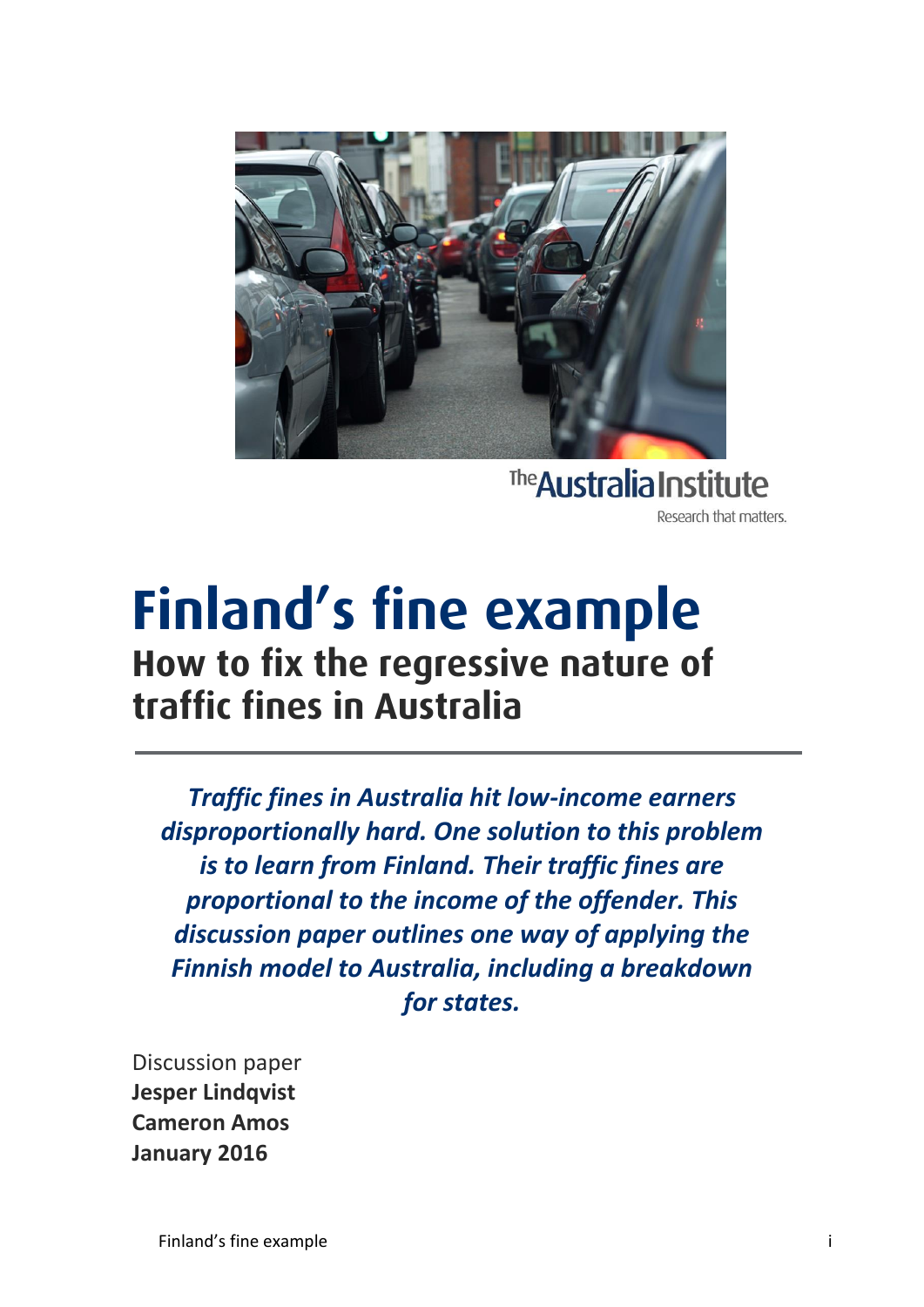## **ABOUT THE AUSTRALIA INSTITUTE ABOUT THE AUSTRALIA INSTITUTE**

The Australia Institute is an independent public policy think tank based in Canberra. It is funded by donations from philanthropic trusts and individuals and commissioned research. Since its launch in 1994, the Institute has carried out highly influential research on a broad range of economic, social and environmental issues.

## **OUR PHILOSOPHY OUR PHILOSOPHY**

As we begin the 21st century, new dilemmas confront our society and our planet. Unprecedented levels of consumption co-exist with extreme poverty. Through new technology we are more connected than we have ever been, yet civic engagement is declining. Environmental neglect continues despite heightened ecological awareness. A better balance is urgently needed.

The Australia Institute's directors, staff and supporters represent a broad range of views and priorities. What unites us is a belief that through a combination of research and creativity we can promote new solutions and ways of thinking.

## OUR PURPOSE - 'RESEARCH THAT MATTERS'

**OUR PURPOSE – 'RESEARCH THAT MATTERS'** The Institute aims to foster informed debate about our culture, our economy and our environment and bring greater accountability to the democratic process. Our goal is to gather, interpret and communicate evidence in order to both diagnose the problems we face and propose new solutions to tackle them.

The Institute is wholly independent and not affiliated with any other organisation. As an Approved Research Institute, donations to its Research Fund are tax deductible for the donor. Anyone wishing to donate can do so via the website at https://www.tai.org.au or by calling the Institute on 02 6130 0530. Our secure and user-friendly website allows donors to make either one-off or regular monthly donations and we encourage everyone who can to donate in this way as it assists our research in the most significant manner.

Level 5, 131 City Walk Canberra, ACT 2601 Tel: (02) 61300530 Email: mail@tai.org.au Website: www.tai.org.au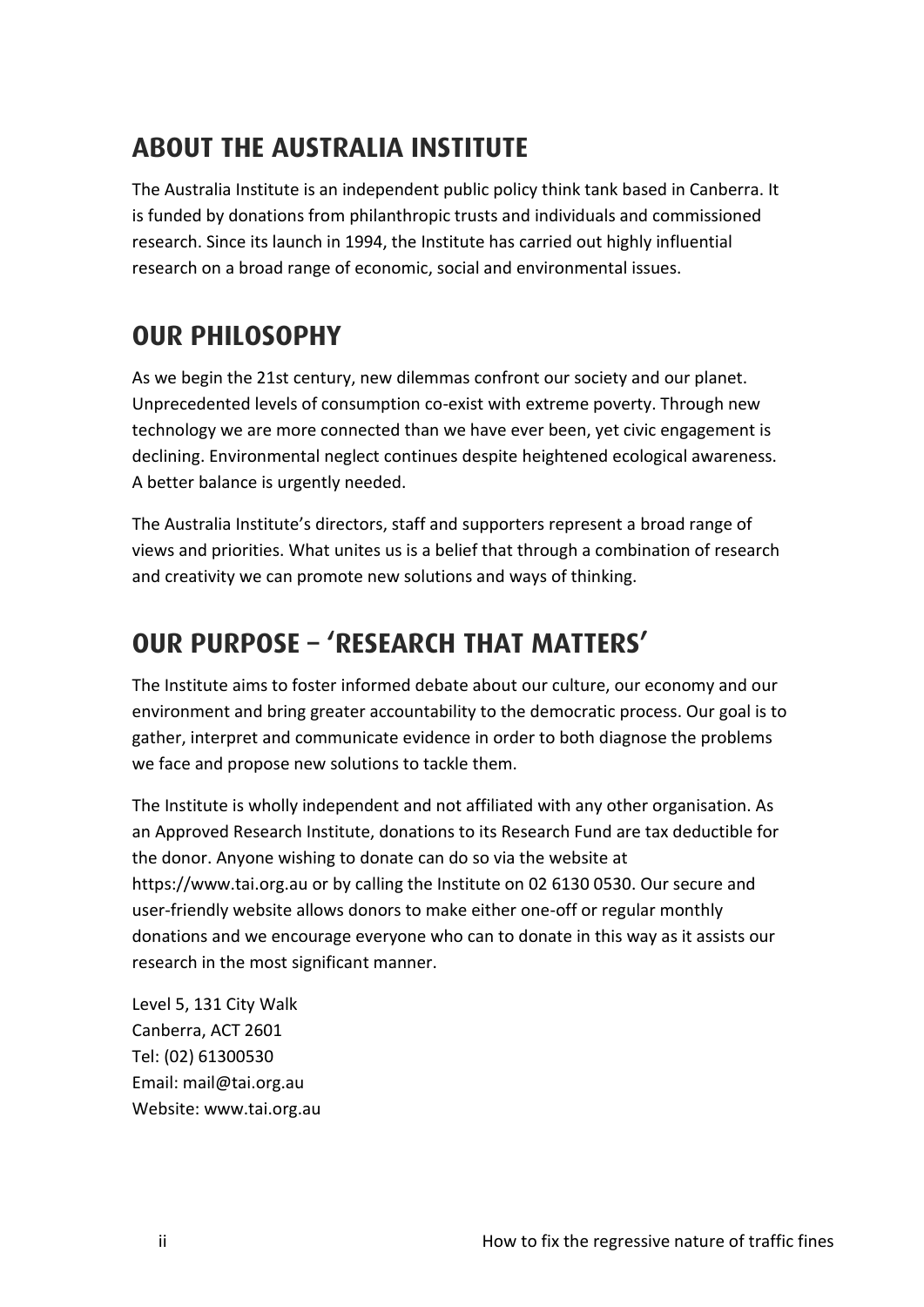# <span id="page-2-0"></span>**Summary**

From an economic perspective, traffic fines serve to provide an incentive to drivers to obey road rules. But the incentives provided are different for different people. For a driver earning a million dollars per year a \$150 traffic fine is of little consequence. For a low income earner it can be a serious setback. It can lead to financial stress for those at the margin, resulting in unpaid bills, loss of insurance and other financial problems. In 2014 a 22-year old Aboriginal woman died after she was held in custody because she was unable to pay \$1000 in fines in Western Australia.<sup>1</sup>

A better approach is to fine people in accordance with their income. Such systems are in place in many countries in Northern Europe. This is an effective way to make sure that the incentive-structure is the same for everyone and also makes the system fairer.

This paper assesses how Australian traffic fines would change if we adopted a system based on the one operating in Finland. Under the Finnish system each offence incurs a number of 'day fines'. The monetary value of each driver's day fine is derived from their income.

In Table 1 below we see that exceeding the speed limit by less than 10 km/h over the speed limit incurs three day fines under the Finnish system. Australia's current system imposes a fine of around \$130 for such an offence, depending on the state. Under the Finnish system the lowest income earners would pay around (depending on exact income) just \$33, while the highest income would pay a fine of (around) \$295. Table 1 shows new fines per mean income of each quintile. These fines are only examples as each individual income corresponds to an individual fine amount.

The fines in Table 1 are based on Australian 'quintiles' of mean disposable income<sup>2</sup>:

- Q1 (lowest income) \$271 per week, or \$14,092 per year.
- $\bullet$  Q2 \$445 per week, or \$23,140 per year.
- $\bullet$  Q3 \$610 per week, or \$31,720 per year.
- Q4 \$810 per week, or 42,120 per year.
- Q5 (highest income) \$1,474 per week, or \$76,684 per year.

<sup>1</sup>  $<sup>1</sup>$  SBS, "Aboriginal woman who died in WA jail was there for an unpaid fine," accessed December 11,</sup> 2015, http://www.sbs.com.au/news/article/2014/08/26/aboriginal-woman-who-dies-wa-jail-wasthere-unpaid-fine-0.

 $2$  Calculated based on ABS income statistics, explained on page 22.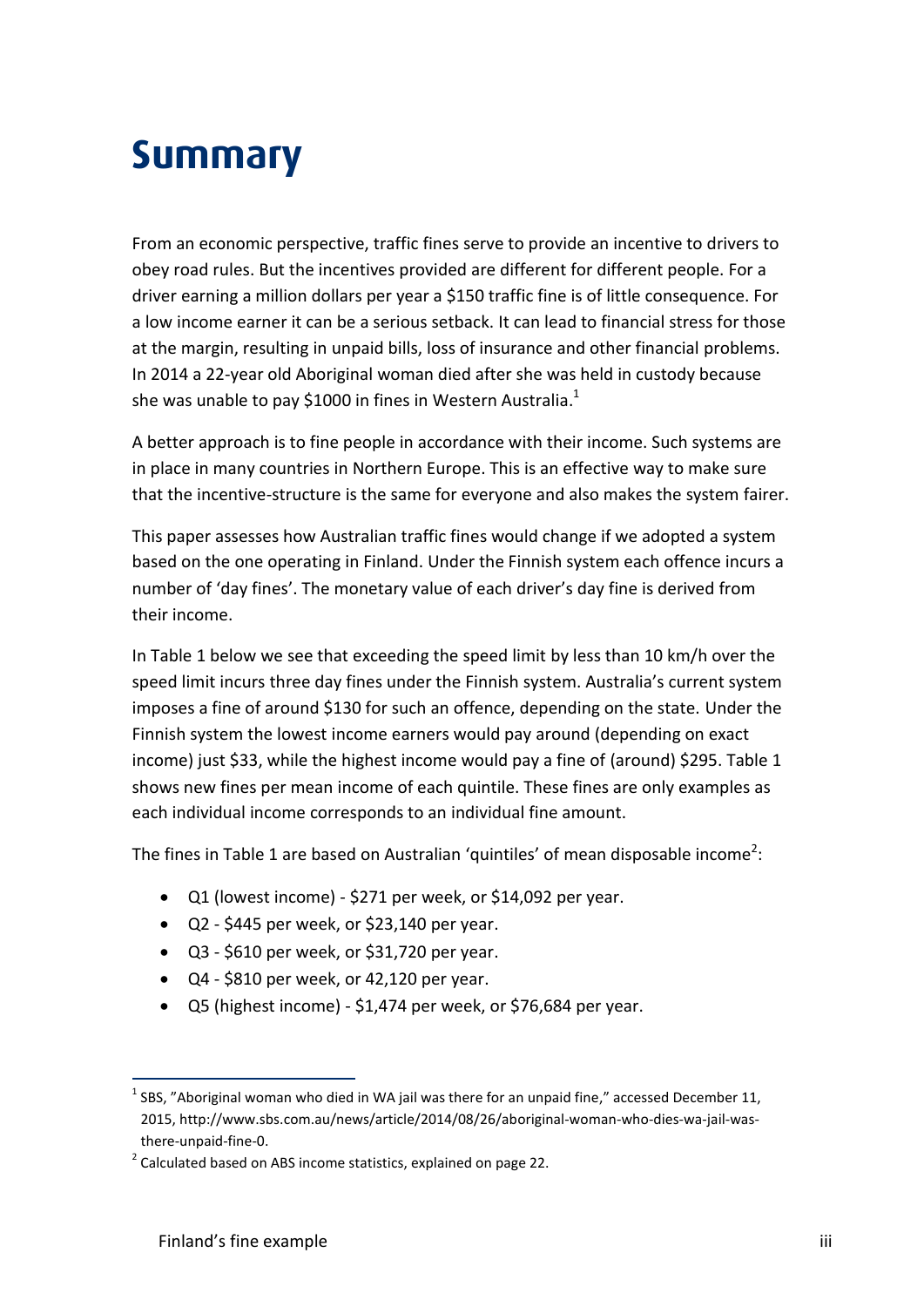| <b>Traffic Offence</b>                               | <b>Existing</b><br>median<br>fine | New Fine -<br><b>lowest</b><br>income<br>earners | Q <sub>2</sub><br><b>New</b><br><b>Fine</b> | Q <sub>3</sub><br><b>New</b><br><b>Fine</b> | Q4 New<br><b>Fine</b> | New Fine -<br>highest<br>income<br>earners |
|------------------------------------------------------|-----------------------------------|--------------------------------------------------|---------------------------------------------|---------------------------------------------|-----------------------|--------------------------------------------|
| <b>Exceed speed limit</b><br>by less than 10<br>km/h | \$130                             | \$33                                             | \$71                                        | \$107                                       | \$150                 | \$295                                      |
| <b>Exceed speed limit</b><br>by 10 to 19 km/h        | \$236                             | \$78                                             | \$166                                       | \$249                                       | \$351                 | \$687                                      |
| Fail to stop at red<br>traffic light                 | \$361                             | \$155                                            | \$332                                       | \$499                                       | \$701                 | \$1,375                                    |
| <b>Using mobile</b><br>phone while<br>driving        | \$361                             | \$67                                             | \$142                                       | \$214                                       | \$301                 | \$589                                      |
| <b>Fail to wear seat</b><br>belt                     | \$373                             | \$44                                             | \$95                                        | \$143                                       | \$200                 | \$393                                      |

**Table 1: New traffic fines in Australia with Finnish model, per mean quintile income**

Source: TAI's calculations based on official documents provided by Finland and Victoria, official state rules for other states.

Under this approach, lower income earners would pay a lower portion of the value of fines in each state, while higher income earners paid a greater portion. Overall most states would see a modest increase in value of fines issued, an average of 12 percent, approximately \$57.39 million, across these states:

| State        | Q1<br>(\$M) | Q <sub>2</sub><br>(SM) | Q <sub>3</sub><br>(SM) | Q4<br>(\$M) | Q <sub>5</sub><br>(\$M) | <b>Overall</b><br>(SM) | <b>Overall %</b><br>change |
|--------------|-------------|------------------------|------------------------|-------------|-------------------------|------------------------|----------------------------|
| <b>NSW</b>   | $-553.91$   | $-529.38$              | $-54.69$               | \$22.02     | \$124.61                | \$58.66                | 15%                        |
| <b>QLD</b>   | $-539.41$   | $-518.01$              | $-51.80$               | \$18.82     | \$78.75                 | \$38.35                | 14%                        |
| <b>SA</b>    | $-525.43$   | $-518.27$              | $-512.65$              | $-54.81$    | \$15.92                 | $-545.23$              | $-26%$                     |
| <b>TAS</b>   | $-50.58$    | $-50.04$               | \$0.38                 | \$0.89      | \$2.26                  | \$2.92                 | 57%                        |
| <b>NT</b>    | $-51.51$    | $-50.40$               | \$0.30                 | \$1.26      | \$3.02                  | \$2.67                 | 23%                        |
| <b>Total</b> | $-5120.86$  | $-566.16$              | $-518.45$              | \$38.18     | \$224.55                | \$57.39                | 12%                        |

#### **Table 2: Finnish model in Australia, change to face value of issued fines<sup>3</sup>**

Source: TAI's calculations, unpublished statistics provided to TAI by each state except for South Australia.<sup>4</sup>

 3 Other states did not provide sufficient data for these calculations.

<sup>&</sup>lt;sup>4</sup> "Expiation Notice System Data," Data SA, accessed December 11, 2015, https://data.sa.gov.au/data/dataset/expiation-notice-system-data.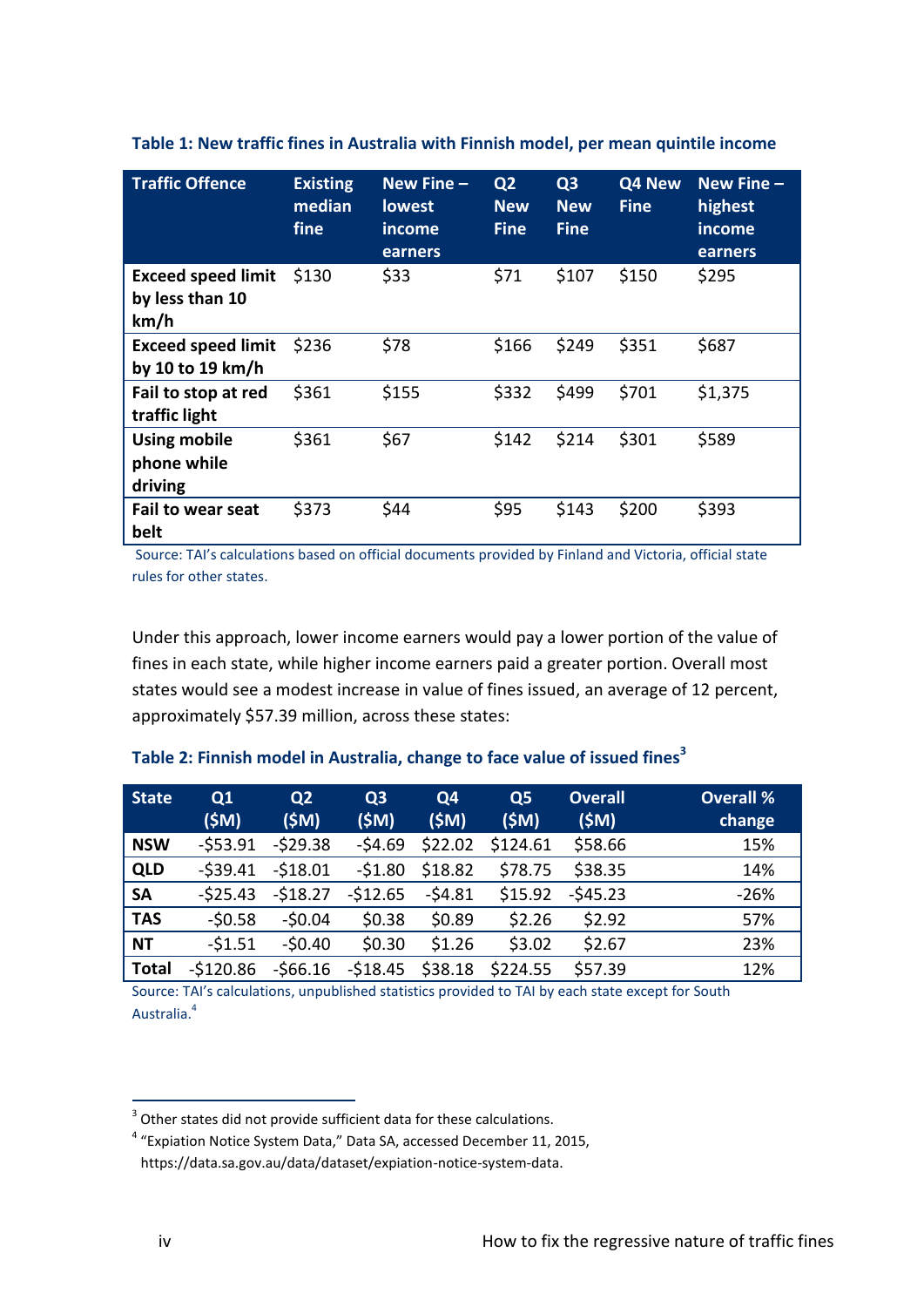South Australia would see a reduction in value of fines issued of 26 percent, as its existing fines are relatively high and the state's disposable incomes are relatively low. Tasmania would see a 57 percent increase in value of fines issued as its existing fines are some of the lowest in the country.

It is unclear whether this approach would have a material effect on road safety – academic research is inconclusive about whether changes to fines affect overall road safety. What is certain is that the system would be fairer, providing similar incentives to drivers to obey the law and reducing the burden of the fine system on the lowest income earners.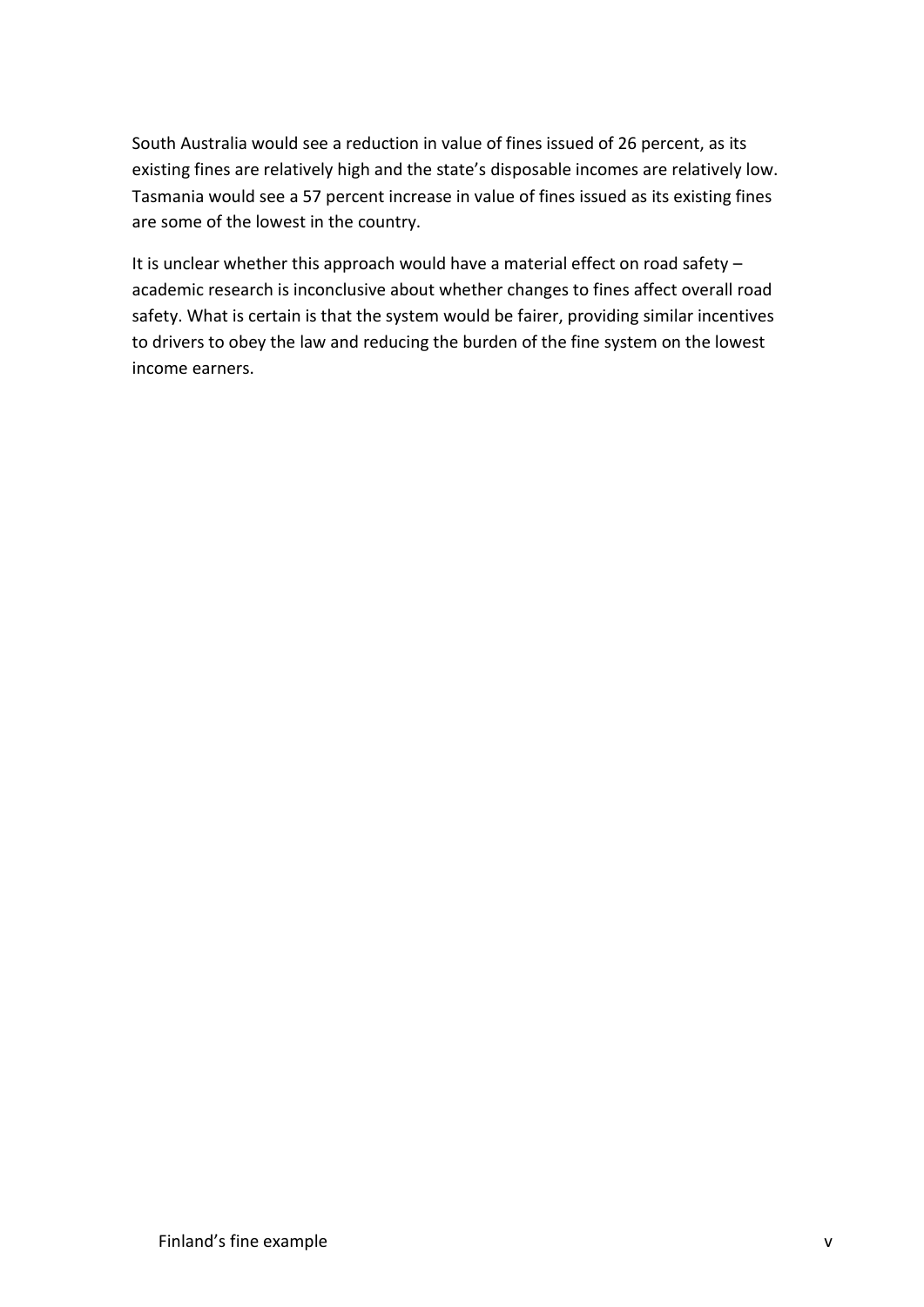## **Table of Contents**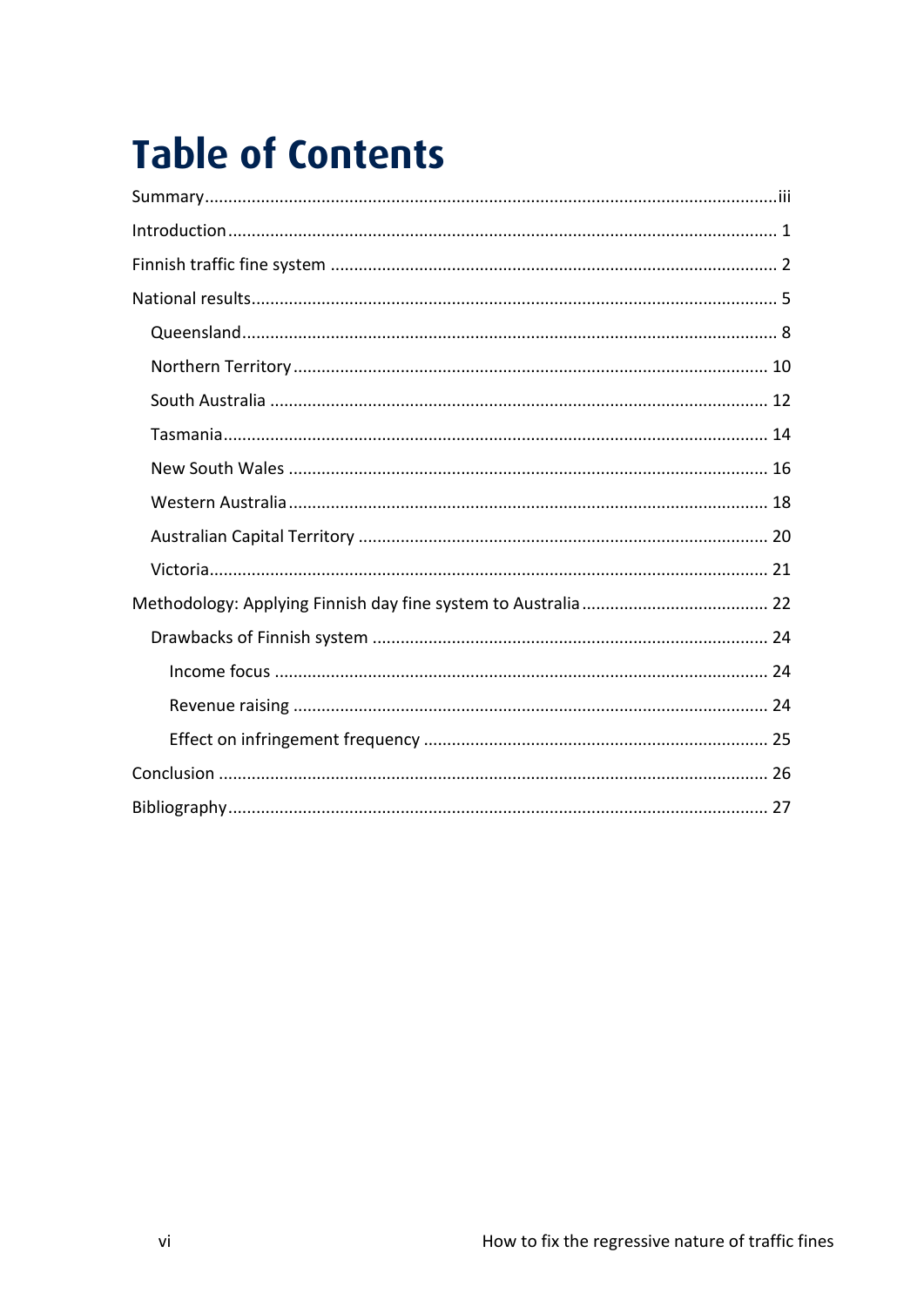## <span id="page-6-0"></span>**Introduction Introduction**

In Australia, traffic fines are issued for offences such as speeding, negligent driving, or driving an unregistered vehicle. In general fines are determined by the offence: the further over the speed limit or other regulation you are, the greater the price of the infringement.

The value of the fine does not take into account the capacity of the driver to pay it. A wealthy driver can pay a \$500 fine more easily than a driver on a low income. To this extent, the penalty for the infringement is equal in dollar cost, but not in the impact it has on drivers' lives.

The impact of a fine on low-income earners can be very hard, leading to financial stress or even to jail time. In 2014 a 22-year old Aboriginal woman died after she was held in custody because she was unable to pay \$1000 in fines in Western Australia.<sup>5, 6</sup> At the other end of the income scale, for wealthy drivers the financial impact of a fine is minimal and, according to economic theory at least, provides little incentive to drive within the rules. Australia has one way of combatting this incentive-structure – through the demerit point system. This ensures that no affluent individual is able to constantly speed without suffering at all. The loss of too many demerit points can lead to the loss of one's driver's licence. While the fine may not serve as a great deterrent, the loss of demerit points will.<sup>7</sup>

An approach to enforcement that considers the economic impact on different drivers is fairer. Some nations have addressed this issue by reforming the way fines are administered. Many countries in Northern Europe have implemented fines proportional to income, to ensure equal punishment for equal infringement. Finland and Switzerland have taken this a step further and implemented it for traffic fines as well.

This paper examines how the Finnish model could work in Australia, and estimates the effect on individuals at different income levels.

<sup>&</sup>lt;sup>5</sup> http://www.sbs.com.au/news/article/2014/08/26/aboriginal-woman-who-dies-wa-jail-was-thereunpaid-fine-0.

 $<sup>6</sup>$  It is unclear what type of fine that Ms Dhu was issued. The point however remains the same as a</sup> couple of traffic fines can easily amount to \$1,000.

 $<sup>7</sup>$  Finland does not have a demerit point system as they have a working incentive-structure through their</sup> income-based traffic fines.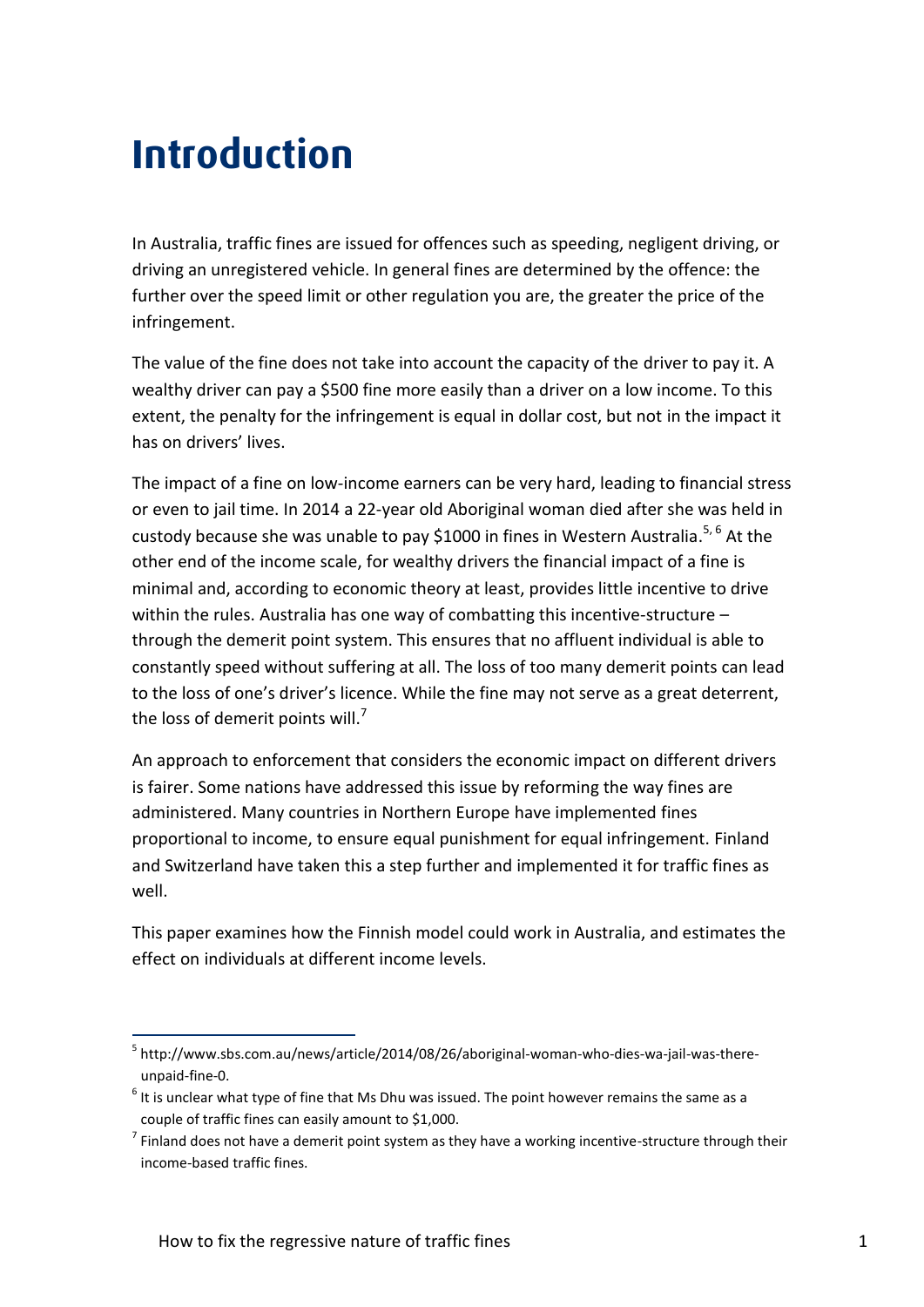## <span id="page-7-0"></span>**Finnish traffic fine system**

Finland uses a 'day fine' system, which calculates fines relative to the driver's income. Although referred to as 'day' fines, it does not actually relate to a day's income, but to a more complicated formula, shown below:

> Day  $fine =$ (net monthly income  $-$  €255)  $\frac{1}{60}$  – (€3 · dependents)

The Finnish model takes into consideration the monthly income of the driver, as well as the number of dependents for whom the offender provides. Here net monthly income is defined as income after taxes and transfers.

The numerator sets the scheme into half-days, rather than single whole day-equivalent units, but the principle remains the same. Dependents are defined as spouses, anyone below the age of 15 and children  $15 - 24$  that are studying.<sup>8</sup>

The number of day fines imposed for an offence is fixed (for example, disobeying a red-light results in 14 day fines in Finland). The number of day fines for each offence is listed in Table 3 below:

<sup>&</sup>lt;sup>8</sup> Australian Bureau of Statistics, "2901.0 - Census Dictionary, 2011," Commonwealth of Australia, last updated May 23, 2011, accessed December 11, 2015, http://www.abs.gov.au/ausstats/abs@.nsf/Lookup/2901.0Chapter25702011.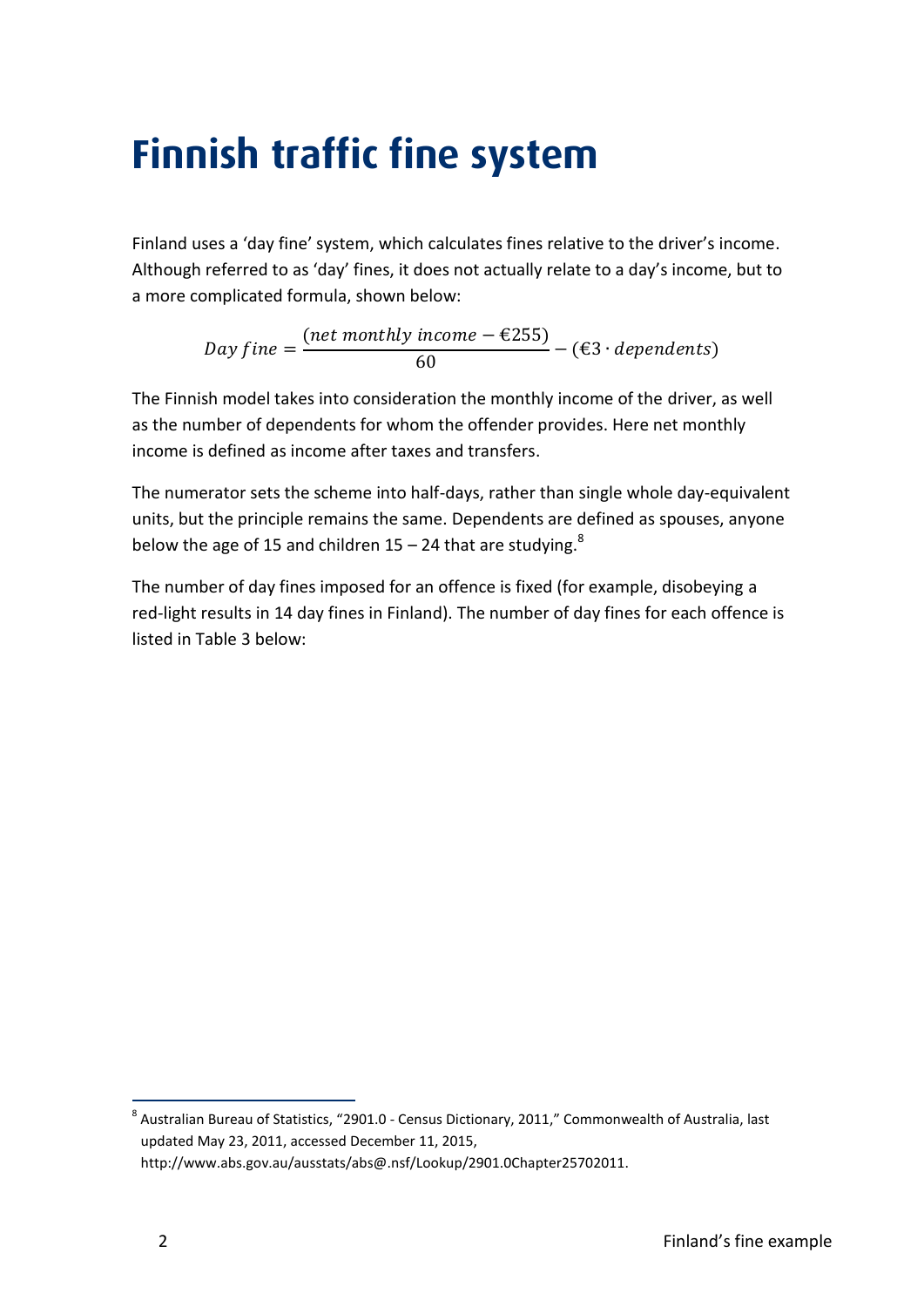| <b>Traffic infringement</b>                        | Usual amount of day fines <sup>9</sup> |
|----------------------------------------------------|----------------------------------------|
| Fail to stop at red light                          | 14                                     |
| Fail to wear seat belt                             | 4                                      |
| Use mobile phone while driving                     | 6                                      |
| 1-10 km/h exceedance above speed limit (applies to | 3                                      |
| speed limits up to 60 km/h)                        |                                        |
| $11 - 15$                                          | 6                                      |
| $16 - 20$                                          | 9                                      |
| $21 - 23$                                          | 12                                     |
| $24 - 26$                                          | 14                                     |
| $27 - 29$                                          | 16                                     |
| $30 - 32$                                          | 18                                     |
| $33 - 35$                                          | 20                                     |
| $36 - 38$                                          | 22                                     |
| $39 - 41$                                          | 24                                     |
| $42 - 44$                                          | 26                                     |
| $45 - 47$                                          | 28                                     |
| 48 -                                               | Crime reported to authorities          |
| 1-10 km/h exceedance above speed limit (applies to | 3                                      |
| speed limits above 60 km/h)                        |                                        |
| $11 - 15$                                          | 5                                      |
| $16 - 20$                                          | 8                                      |
| $21 - 23$                                          | 10                                     |
| $24 - 26$                                          | 12                                     |
| $27 - 29$                                          | 14                                     |
| $30 - 32$                                          | 16                                     |
| $33 - 35$                                          | 18                                     |
| $36 - 38$                                          | 20                                     |
| $39 - 41$                                          | 22                                     |
| 42 - 44                                            | 24                                     |
| $45 - 47$                                          | 26                                     |
| $48 - 50$                                          | 28                                     |
| $51 -$                                             | Crime reported to authorities          |

#### **Table 3: Amount of day fines for typical traffic infringements**

Source: Official documentation provided to TAI by Finnish government official.

The Finnish system also has a fine 'floor', a minimum fine level. This ensures the cost of infringement does not fall too close to zero, which would otherwise risk reducing the cost of violation to a point where penalty no longer effectively applies.

 9 Police will typically enforce the common day fine amount but the legal system has room to increase and decrease the amount of day fines depending on circumstances and other factors.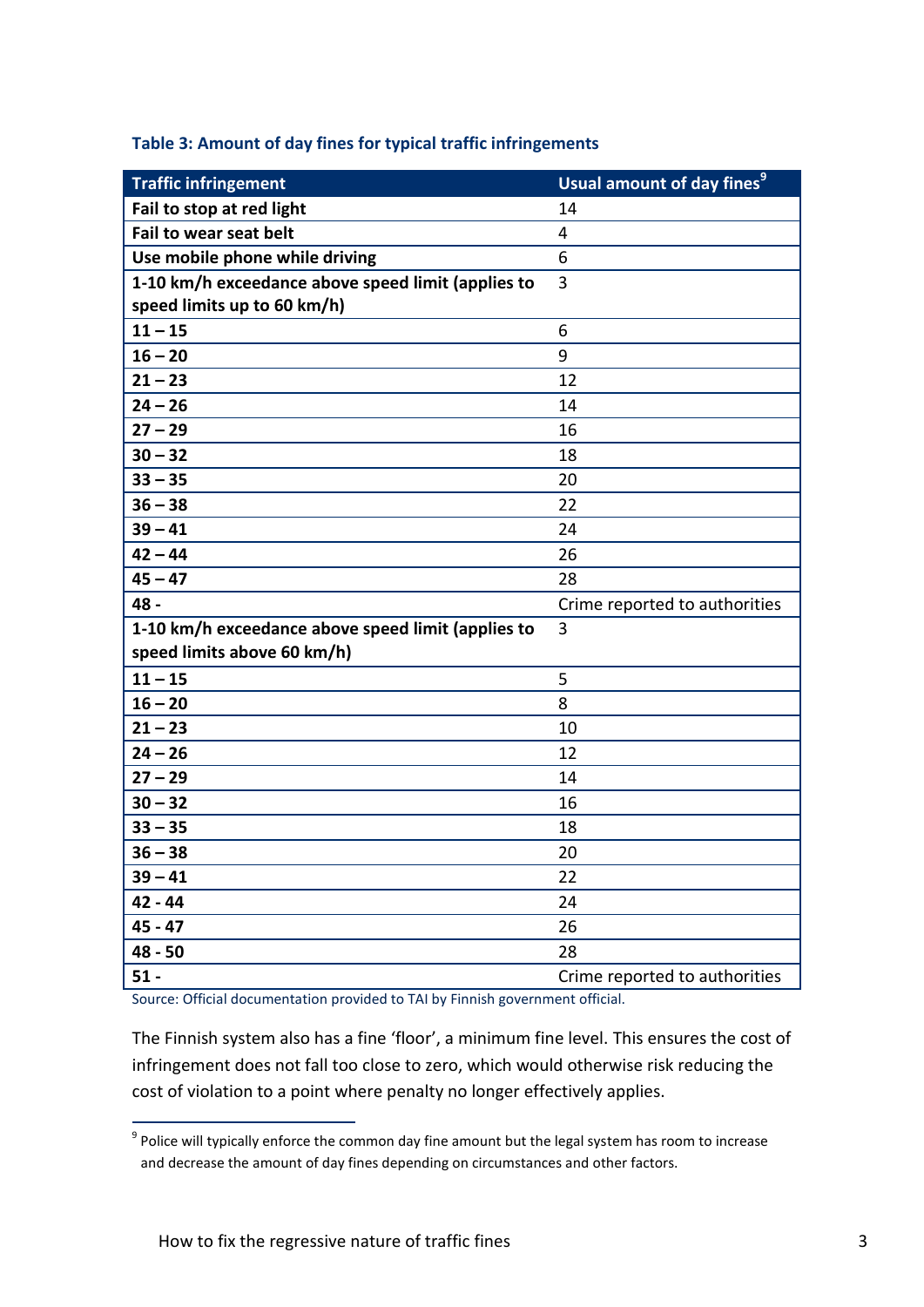In the Finnish system, it is possible to receive flat-rate fines when speeding less than 20 km/h. These flat-rate fines have not been included in this study. The traffic infringements have corresponding amount of day fines in the official documentation The Australia Institute received and the day-fines have been implemented for all infringements even though they might not always be used in the Finnish system.

The implementation of this system relies on the ability of the authorities to access information about the offender's income. Finland relied for a long time on the honesty of the offender until technical devices made it possible for police to access information from the tax office within seconds. One issue in Australia is that while traffic fines is a state issue, it is the federal government that collects income tax. It would be preferable if the federal government shared the information with states that wish to implement this type of income-based fine system. The other option is to rely on people to self-report their income and criminalize the act of lying about it.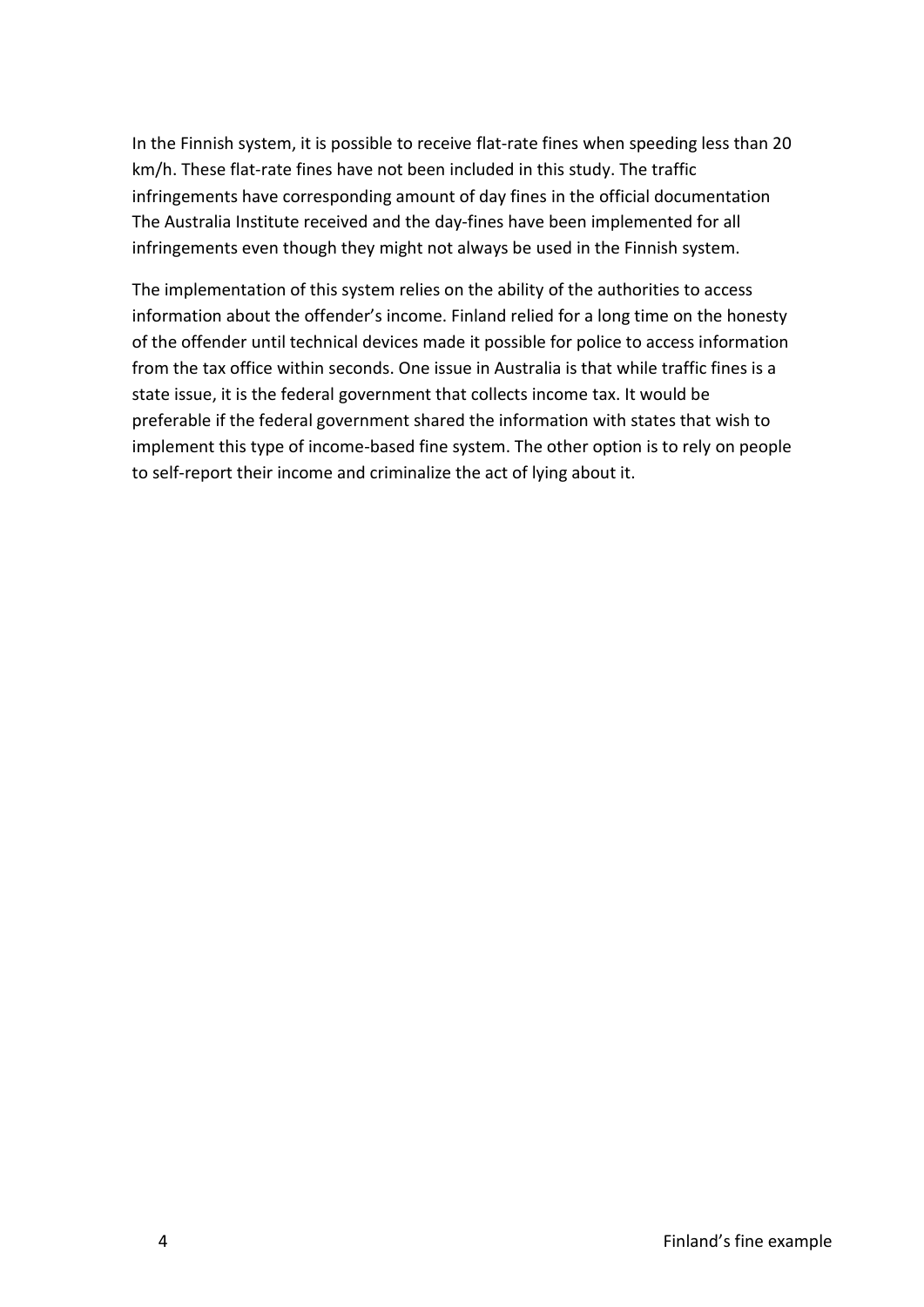## <span id="page-10-0"></span>**National results National results**

Traffic offences and the resulting fines vary from state to state. To give an overall picture of how fines would change under the Finnish system for different income earners, we have taken the median fine level of the states and territories for similar infringements. Table 4 below also shows a possible fine floor and the fine levels for each income group in Australia. Income groups are split into five 'quintiles', from the lowest income 20 percent of the population to the highest 20 percent. Table 4 shows examples of new fines for the average income of that quintile. However, each individual income corresponds to an individual fine amount. This means that there are as many different fine amounts as there are different incomes.

The fine levels for each income group in Table 4 are based on the mean income of each income quintile. These mean per week disposable incomes are:

- $\bullet$  Q1: \$271
- $\bullet$  Q2: \$445
- Q3: \$610
- Q4: \$810
- $\bullet$  Q5: \$1,474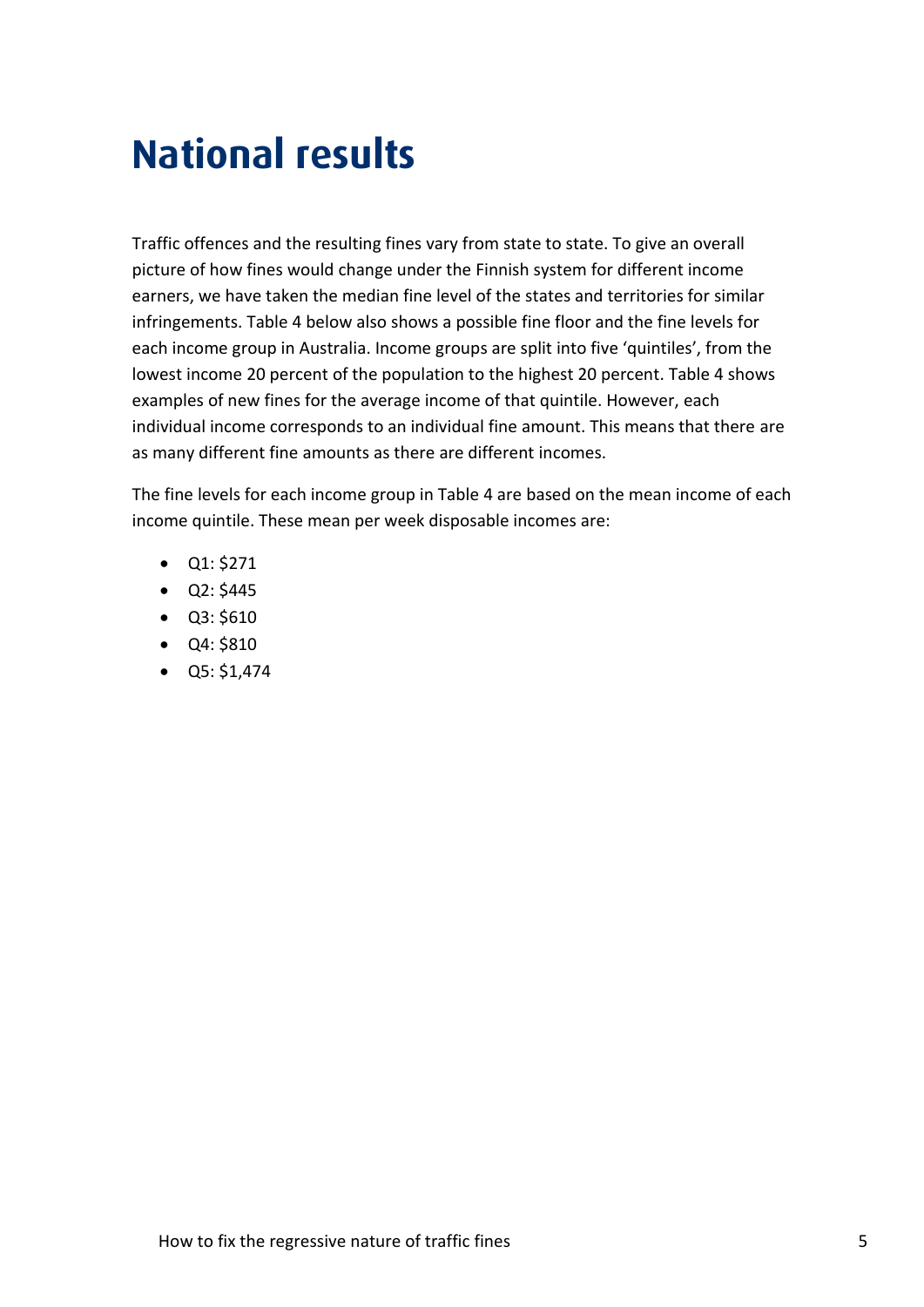| <b>Traffic</b><br><b>Offence</b>                      | <b>Number</b><br>of day<br>fines | <b>Median</b><br>fine<br>currently | <b>Fine</b><br><b>Floor</b> | <b>New</b><br>$Fine -$<br>lowest<br>income<br>earners | Q <sub>2</sub><br><b>New</b><br><b>Fine</b> | Q3<br><b>New</b><br><b>Fine</b> | Q <sub>4</sub><br><b>New</b><br><b>Fine</b> | <b>New</b><br>$Fine -$<br>highest<br>income<br>earners |
|-------------------------------------------------------|----------------------------------|------------------------------------|-----------------------------|-------------------------------------------------------|---------------------------------------------|---------------------------------|---------------------------------------------|--------------------------------------------------------|
| <b>Exceed speed</b><br>limit by less<br>than 10 km/h  | 3                                | \$130                              | \$30                        | \$33                                                  | \$71                                        | \$107                           | \$150                                       | \$295                                                  |
| <b>Exceed speed</b><br>limit by 10 to<br>19 km/h      | 7                                | \$236                              | \$70                        | \$78                                                  | \$166                                       | \$249                           | \$351                                       | \$687                                                  |
| <b>Exceed speed</b><br>limit by 20 to<br>29km/h       | 13                               | \$396                              | \$130                       | \$144                                                 | \$308                                       | \$463                           | \$651                                       | \$1,276                                                |
| <b>Exceed speed</b><br>limit by 30 to<br>39 km/h      | 21                               | \$637                              | \$210                       | \$233                                                 | \$497                                       | \$748                           | \$1,052                                     | \$2,062                                                |
| <b>Exceed speed</b><br>limit by 40<br>km/h or<br>more | 27                               | \$868                              | \$270                       | \$300                                                 | \$639                                       | \$962                           | \$1,352                                     | \$2,651                                                |
| Fail to stop at<br>red traffic<br>light               | 14                               | \$361                              | \$140                       | \$155                                                 | \$332                                       | \$499                           | \$701                                       | \$1,375                                                |
| <b>Using mobile</b><br>phone while<br>driving         | 6                                | \$361                              | \$60                        | \$67                                                  | \$142                                       | \$214                           | \$301                                       | \$589                                                  |
| <b>Fail to wear</b><br>seat belt                      | 4                                | \$373                              | \$40                        | \$44                                                  | \$95                                        | \$143                           | \$200                                       | \$393                                                  |

#### **Table 4: Finnish model in Australia, new fine per mean quintile income**

Source: TAI's calculations, official documents provided by Finland and Victoria, official state rules.<sup>10,11,</sup> 12, 13, 14, 15, 16

 $^{10}$  "Demerit points schedule," Queensland government, accessed December 11, 2015,

https://www.qld.gov.au/transport/safety/fines/demerit/points/.

<sup>&</sup>lt;sup>11</sup> "Traffic Regulations," Department of Transport, accessed December 11, 2015,

http://notes.nt.gov.au/dcm/legislat/legislat.nsf/linkreference/TRAFFIC%20REGULATIONS?opendocum ent.

<sup>12</sup> "Road Traffic (Miscellaneous) Regulations 1999," South Australia government, accessed December 11, 2015,

http://www.legislation.sa.gov.au/LZ/C/R/ROAD%20TRAFFIC%20(MISCELLANEOUS)%20REGULATIONS% 201999/2014.08.31/1999.236.UN.PDF.

<sup>&</sup>lt;sup>13</sup> "New Offences Table," Department of State Growth, accessed December 11, 2015, http://www.transport.tas.gov.au/licensing/publications/tas.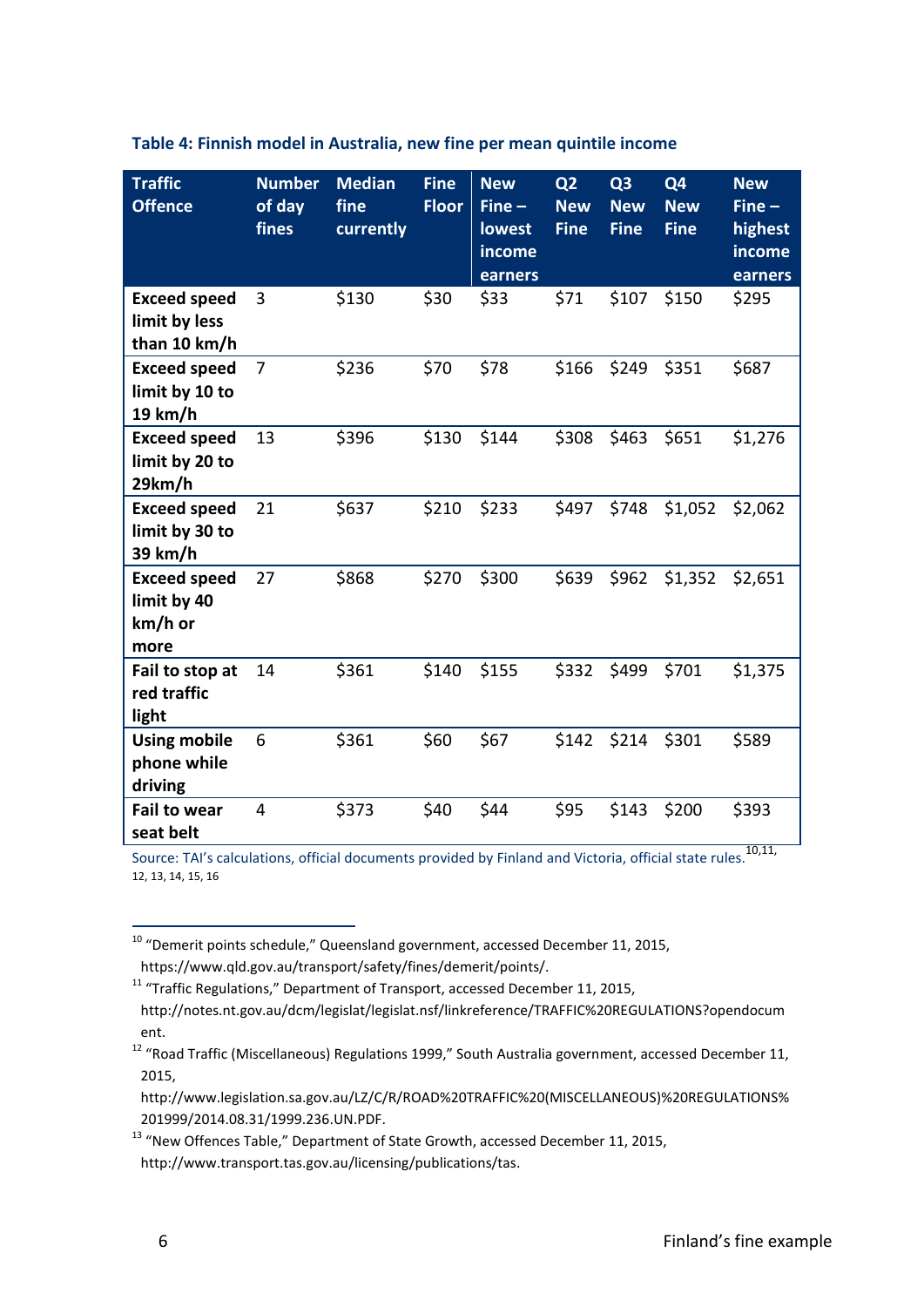Applying the Finnish system to Australia in this way would have different effects on different states. New South Wales and Queensland would see modest increases in face value of fines issued, while South Australia would collect less revenue. This is because South Australia currently has the highest traffic fines of all states. Tasmania's existing fines are very low, so the Finnish system would lead to a substantial increase in face value. The Northern Territory would also see an increase, of 23 percent, as shown in Table 5 below:

| <b>State</b>              | <b>Lowest</b><br>income<br>earners | Q <sub>2</sub> | Q <sub>3</sub> | Q <sub>4</sub> | <b>Highest</b><br>income<br>earners | <b>Overall</b> |
|---------------------------|------------------------------------|----------------|----------------|----------------|-------------------------------------|----------------|
| <b>New South Wales</b>    | $-68%$                             | $-37%$         | -6%            | 28%            | 158%                                | 15%            |
| Queensland                | $-72%$                             | $-33%$         | $-3%$          | 34%            | 143%                                | 14%            |
| <b>South Australia</b>    | $-73%$                             | $-53%$         | $-36%$         | $-14%$         | 46%                                 | $-26%$         |
| Tasmania                  | -56%                               | $-3%$          | 37%            | 86%            | 219%                                | 57%            |
| <b>Northern Territory</b> | $-66%$                             | $-18%$         | 13%            | 55%            | 131%                                | 23%            |
| Average                   | -67%                               | $-29%$         | 1%             | 38%            | 140%                                | 17%            |

#### **Table 5: Change per quintile, Finnish Model in Australia**

Source: Unpublished statistics from five Australian states provided to TAI. Author's calculations.

Table 5 shows that lower income earners would pay less in fines in all states under the Finnish system, as would many middle income earners. Higher income earners would pay more in all states, aside from some in South Australia.

For these five states, a total increase of approximately \$57 million in face value of fines could be issued, as shown in Table 6 below:

 $13$  "Offences and Penalties," Roads and Maritime, accessed December 11, 2015,

manian\_road\_rules/road\_safety\_rules/new\_offences\_table.

<u>.</u>

<sup>14</sup> "Offences and Penalties," Roads and Maritime, accessed December 11, 2015,

http://www.rms.nsw.gov.au/roads/safety-rules/offences-penalties/index.html.

<sup>&</sup>lt;sup>15</sup> "Speeding," Road and Safety Commission, accessed December 11, 2015,

http://www.ors.wa.gov.au/Road-Rules-Penalties/Speeding.

<sup>&</sup>lt;sup>16</sup> "Road Transport (Offences) Regulation 2005," ACT government, accessed December 11, 2015,

http://www.legislation.act.gov.au/sl/2005-11/current/pdf/2005-11.pdf.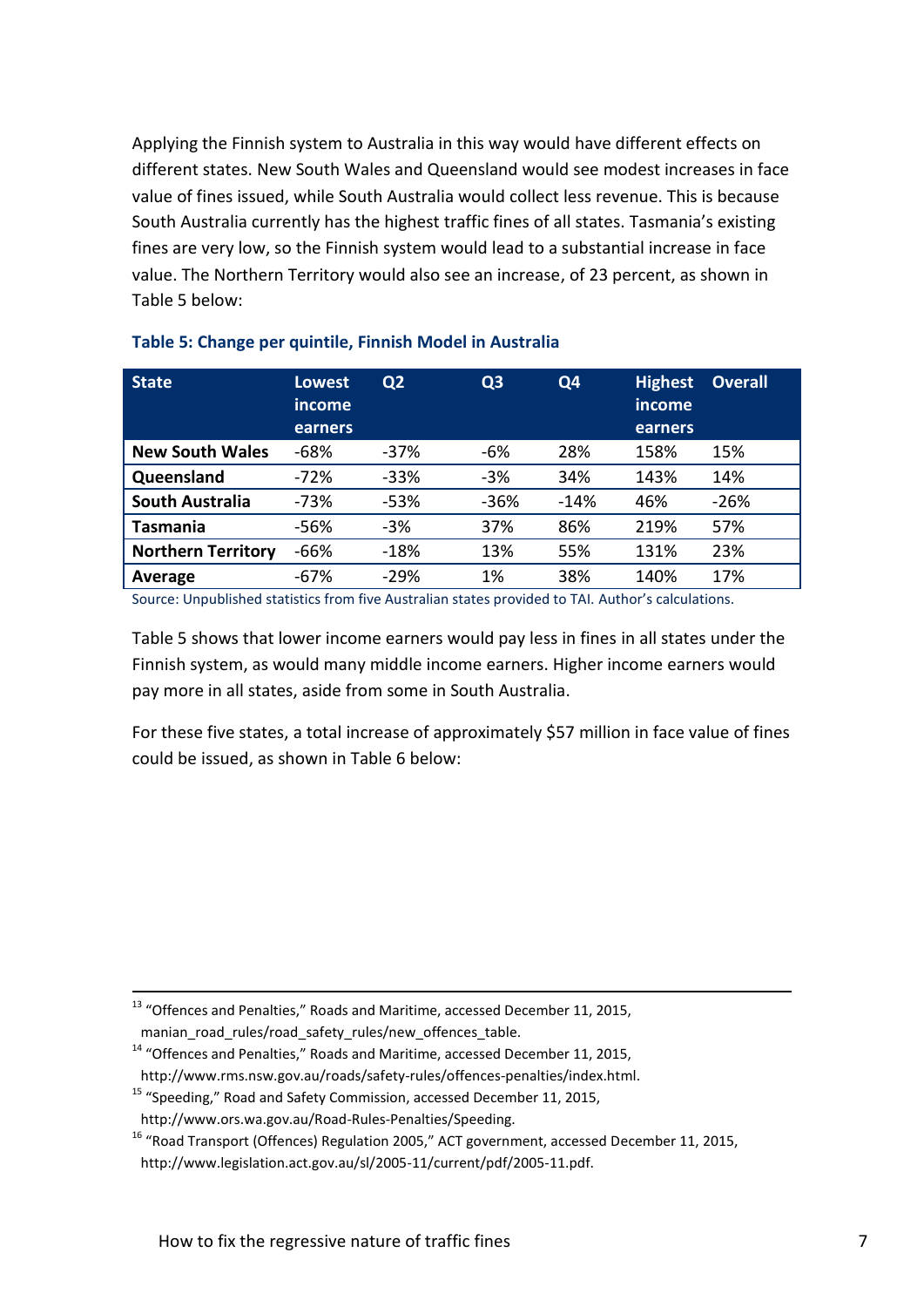| <b>State</b> | <b>Lowest</b><br>income<br>earners | Q <sub>2</sub> | Q <sub>3</sub> | Q4        | <b>Highest</b><br>income<br>earners | <b>Overall</b>      |
|--------------|------------------------------------|----------------|----------------|-----------|-------------------------------------|---------------------|
| <b>NSW</b>   | $-$ \$53.91 M                      | $-529.38$ M    | $-54.69$ M     | \$22.02 M | \$124.61 M                          | \$58.66 M           |
| <b>QLD</b>   | $-$ \$39.41 M                      | $-518.01$ M    | $-51.80M$      | \$18.82 M | \$78.75 M                           | \$38.35 M           |
| <b>SA</b>    | $-525.41 M$                        | $-518.26$ M    | $-$12.65 M$    | $-54.81M$ | \$15.92 M                           | $-545.21 M$         |
| <b>TAS</b>   | $-50.58$ M                         | $-50.04$ M     | \$0.38 M       | \$0.89 M  | \$2.26 M                            | \$2.92 M            |
| <b>NT</b>    | $-51.51M$                          | $-50.40$ M     | \$0.30 M       | $$1.26$ M | \$3.02 M                            | \$2.67 <sub>M</sub> |
| <b>Total</b> | $-5120.82$ M                       | $-$ \$66.08 M  | $-518.45$ M    | \$38.18 M | \$224.55 M                          | \$57.39 M           |

#### **Table 6: Change to face value, Finnish Model in Australia**

Source: Unpublished statistics from five Australian states provided to TAI. Author's calculations.

From these results we can make projections for the remaining states. These should be considered as broad estimates, as insufficient data was provided by Victorian, ACT and Western Australian governments to make more precise calculations.

#### **Table 7: Projected change to face value for Finnish Model implemented in all Australian states**

|                              |        |       |     |      | <b>Overall</b> |
|------------------------------|--------|-------|-----|------|----------------|
| Weighted average $17 - 70\%$ | $-36%$ | $-7%$ | 28% | 141% | 11%            |

The overall change to face value of traffic fines is projected to be modest at 11 percent. However, the burden is shifted from lower income earners to higher income earners. The new distribution can be seen in the following table:

#### **Table 8: Finnish Model, projected share of total fines issued for Australia**

| Weighted average 6% | 12% | 17% | 23% | 43% |
|---------------------|-----|-----|-----|-----|

## <span id="page-13-0"></span>**QUEENSLAND**

Queensland issued more than 1.3 million traffic fines in 2014. As the state has about 3.8 million registered vehicles,  $^{18}$  that translates to 0.36 traffic fines per registered vehicle. This is the highest of all five examined states. This is, as earlier mentioned,

 $17$  Weighted by amount of registered vehicles in each state (definition of vehicle according to ABS).

<sup>&</sup>lt;sup>18</sup> Australian Bureau of Statistics, "Motor Vehicle Census, Australia, 31 Jan 2015," Commonwealth of Australia, Last updated January 31, 2015, Accessed December 11, 2015,

http://www.abs.gov.au/AUSSTATS/abs@.nsf/DetailsPage/9309.031%20Jan%202015?OpenDocument.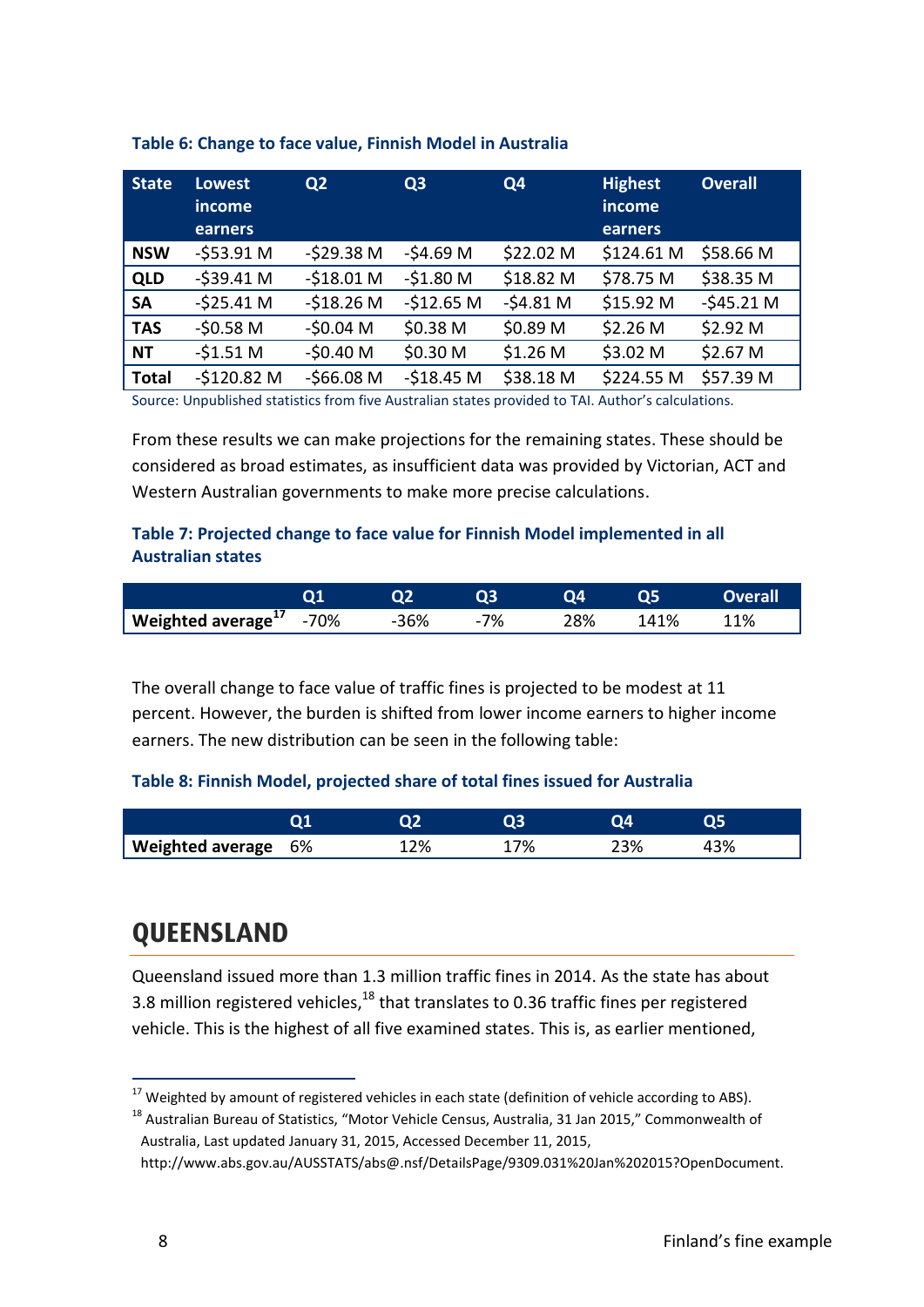excluding court-issued traffic fines as they are not included in this study. The fines issued had a face value of almost 275 million dollars.

Applying the Finnish system to Queensland's most common traffic offenses and Queensland residents' average income levels would result in changes to fines as shown below:

| <b>Traffic offence</b>                               | <b>Number</b><br>of day<br>fines | <b>Current</b><br><b>Fine</b> | <b>New</b><br>$Fine -$<br><b>lowest</b><br>income<br>earners | Q <sub>2</sub><br><b>New</b><br><b>Fine</b> | Q <sub>3</sub><br><b>New</b><br><b>Fine</b> | Q4<br><b>New</b><br><b>Fine</b> | <b>New</b><br>$Fine -$<br>highest<br>income<br>earners |
|------------------------------------------------------|----------------------------------|-------------------------------|--------------------------------------------------------------|---------------------------------------------|---------------------------------------------|---------------------------------|--------------------------------------------------------|
| <b>Exceed speed limit</b><br>by less than<br>13km/h  | 4                                | \$157                         | \$45                                                         | \$95                                        | \$141                                       | \$200                           | \$371                                                  |
| <b>Exceed speed limit</b><br>by 13km/h to 20<br>km/h | 6                                | \$235                         | \$67                                                         | \$142                                       | \$211                                       | \$300                           | \$557                                                  |
| <b>Exceed speed limit</b><br>by 20 km/h to<br>30km/h | 13                               | \$392                         | \$145                                                        | \$308                                       | \$458                                       | \$650                           | \$1,206                                                |
| <b>Exceed speed limit</b><br>by 30 km/h to<br>40km/h | 21                               | \$549                         | \$224                                                        | \$473                                       | \$705                                       | \$999                           | \$1,855                                                |
| Fail to stop at red<br>traffic light                 | 14                               | \$353                         | \$157                                                        | \$331                                       | \$493                                       | \$700                           | \$1,299                                                |
| <b>Using mobile</b><br>phone while<br>driving        | 6                                | \$353                         | \$67                                                         | \$142                                       | \$211                                       | \$300                           | \$557                                                  |
| <b>Fail to wear seat</b><br>belt                     | 4                                | \$353                         | \$45                                                         | \$95                                        | \$141                                       | \$200                           | \$371                                                  |

#### **Table 9: Queensland, new fines per quintile mean income**

Source: Author's calculations and unpublished statistics provided by Queensland's government and official information from the Queensland government's website.<sup>19</sup>

Fines for other infringements vary. This depends on the amount of day fines for each crime. Exceeding the speed limit by 35 km/h in Finland attracts 20 day fines. Based on the mean income of Queensland's lowest quintile of income earners, \$263 per week, this will result in a fine of \$224, while the mean weekly income of quintile 5 (\$1,389) will receive a fine of \$1,855.

<sup>&</sup>lt;sup>19</sup> "Demerit Points schedule."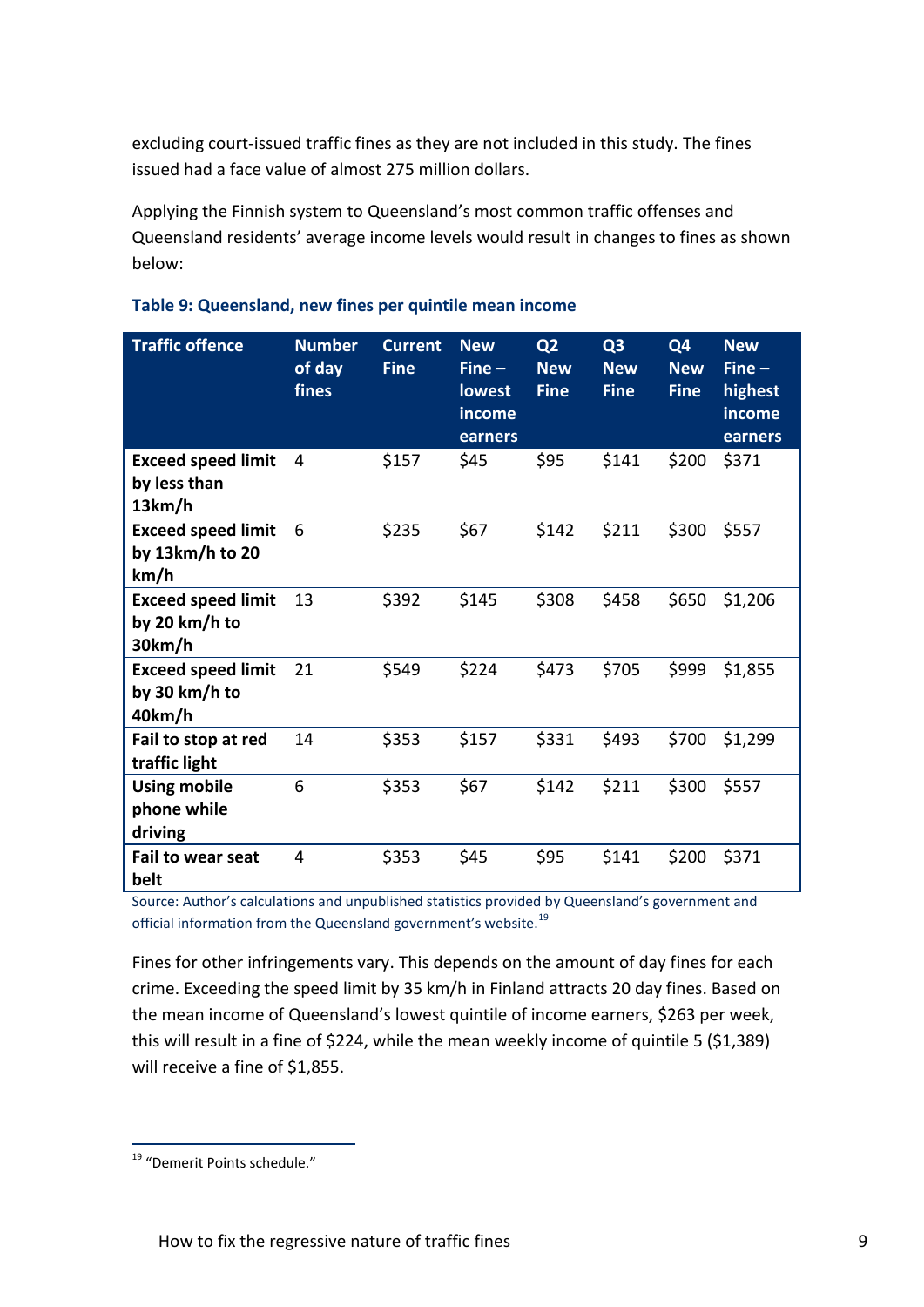Queensland issued approximately 1.35 million traffic fines in 2014. If we assume that all income groups are equally likely to commit traffic offences, then applying the system above would increase face value by \$38 million dollars, an increase of 14 percent. The lowest quintile of income earners would pay \$16 million, which is less than they currently do (\$55 million), while the highest income earners would contribute with \$134 million.



#### **Figure 1: Face value traffic fines Queensland**

Source: Author's calculations and unpublished statistics from Queensland's government. Statistics from ABS on age and income in Queensland.

This means that quintile 1 would pay 5% of all fines, Q2; 12%, Q3; 17%, Q4; 24% and Q5; 43%. Quintile 1 would pay 25% of the share of what they pay today while the richest quintile would pay almost 150% more than they do today.

### <span id="page-15-0"></span>**NORTHERN TERRITORY NORTHERN TERRITORY**

Northern Territory issued 46,037 traffic fines in 2014. There are 155,035 registered vehicles which mean that there is an average of 0.30 traffic fines per registered vehicle.<sup>20</sup>

Applying the Finnish system to Northern Territory's most common traffic offenses and the state's income levels would result in changes to fines as shown below: <sup>21</sup>

<sup>&</sup>lt;sup>20</sup> "Motor Vehicle Census, Australia, 31 Jan 2015."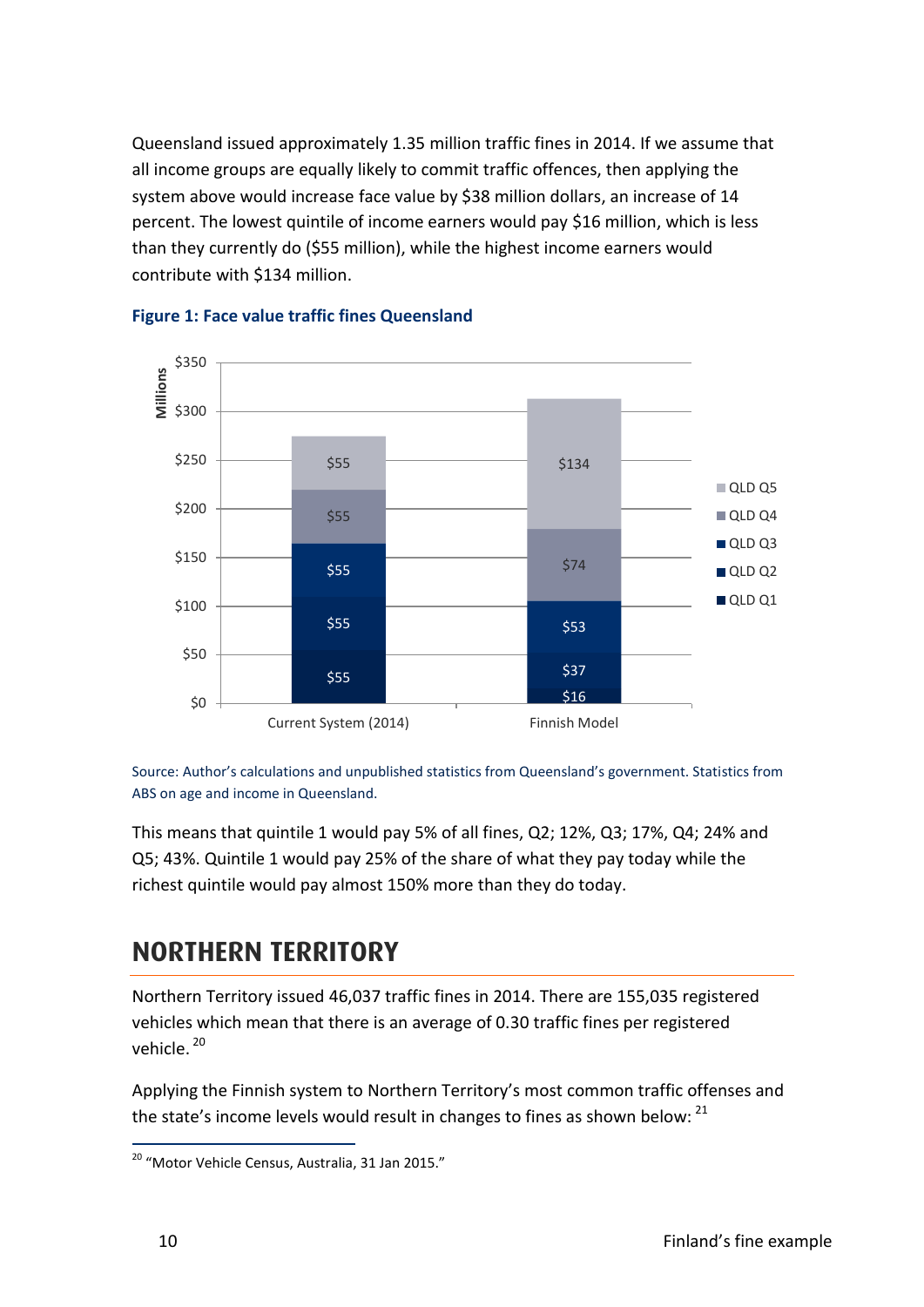| <b>Traffic Offence</b>                          | <b>Current</b><br>fine | <b>Amount</b><br>of day<br>fines | <b>New</b><br>$Fine -$<br>lowest<br>income<br>earners | Q <sub>2</sub><br><b>New</b><br><b>Fine</b> | Q <sub>3</sub><br><b>New</b><br><b>Fine</b> | Q4<br><b>New</b><br><b>Fine</b> | <b>New</b><br>$Fine -$<br>highest<br>income<br>earners |
|-------------------------------------------------|------------------------|----------------------------------|-------------------------------------------------------|---------------------------------------------|---------------------------------------------|---------------------------------|--------------------------------------------------------|
| <b>Exceed speed</b><br>limit up to<br>15km/h    | \$150                  | 4                                | \$72                                                  | \$129                                       | \$180                                       | \$251                           | \$378                                                  |
| <b>Exceed speed</b><br>limit by 16 to<br>30km/h | \$300                  | 11                               | \$199                                                 | \$355                                       | \$496                                       | \$689                           | \$1,041                                                |
| <b>Exceed speed</b><br>limit by 31 to<br>45km/h | \$600                  | 21                               | \$397                                                 | \$711                                       | \$992                                       | \$1,378                         | \$2,081                                                |
| Fail to stop at<br>red traffic light            | \$240                  | 14                               | \$253                                                 | \$452                                       | \$631                                       | \$877                           | \$1,324                                                |
| <b>Using mobile</b><br>phone while<br>driving   | \$250                  | 6                                | \$108                                                 | \$194                                       | \$271                                       | \$376                           | \$568                                                  |
| <b>Fail to wear seat</b><br>belt                | \$500                  | 4                                | \$72                                                  | \$129                                       | \$180                                       | \$251                           | \$378                                                  |

#### **Table 10: Northern Territory, new fines per quintile mean income**

Source: Author's calculations and unpublished statistics provided by Northern Territory's government and official information from the Northern Territory government's website.<sup>22</sup>

Table 10 shows how fines would vary between different income groups. A notable change is that most people will pay a lower fine than they do today if they don't wear their seat belt. This is because this offence only attracts 4 day fines in the Finnish system.

Northern Territory issued 46,037 traffic fines in 2014. If we assume that all income groups are equally likely to commit traffic offences, then applying the system above would increase the face value of traffic fines by \$2.67 million, or 23 percent. The lowest quintile of income earners would pay less than a million, which is less than they currently do, while the highest income earners would contribute more than 5 million. That is an increase of 131% for the richest 20% of income earners.

**.** 

 $21$  The income statistics from Northern Territory has a serious flaw. Anyone that was considered to be living "very remote" was excluded from the income study. Unfortunately, this accounts for 23% of the population in Northern Territory. This leads to many issues that we unfortunately cannot correct in this study.

<sup>&</sup>lt;sup>22</sup> "Traffic Regulations."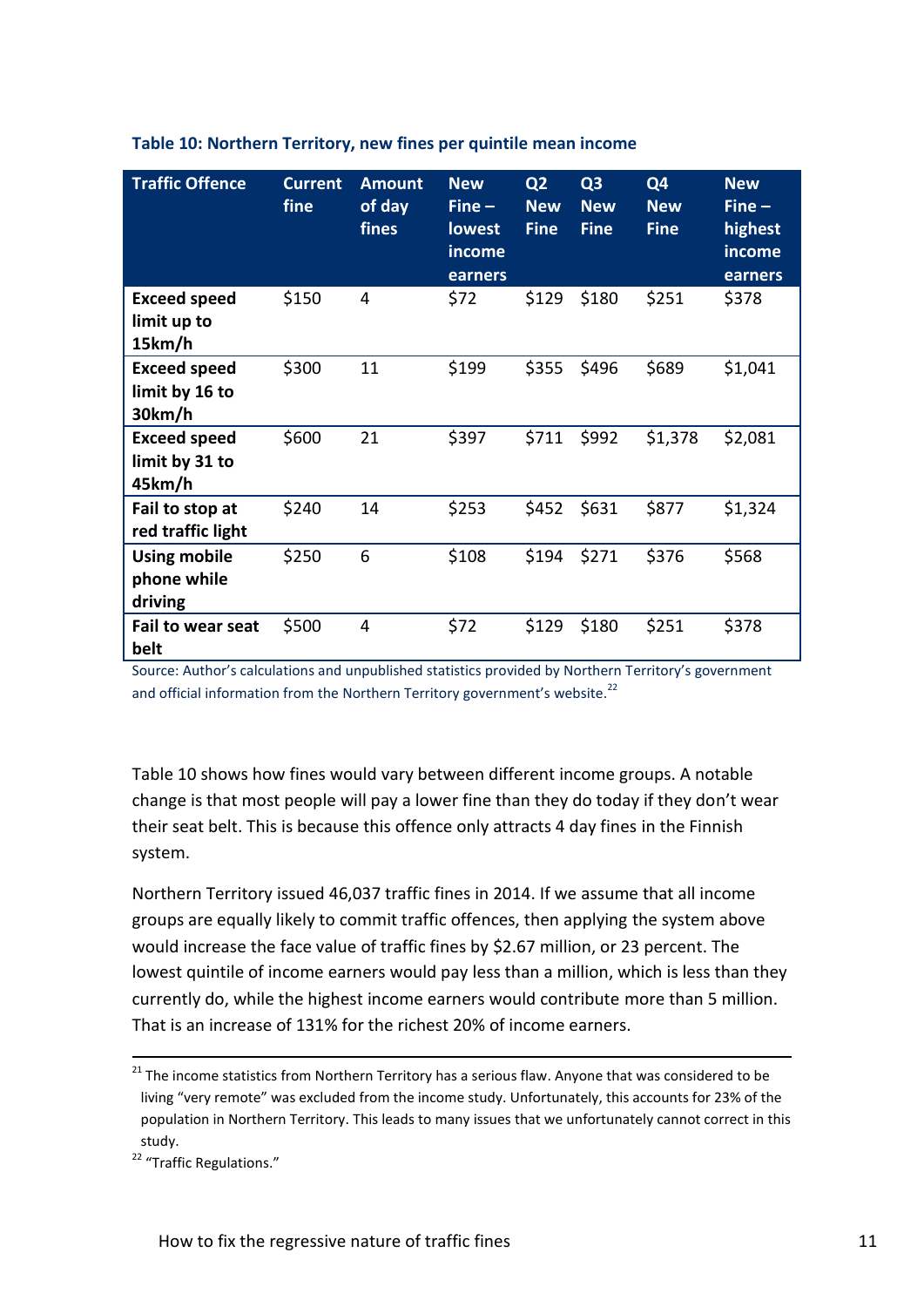

**Figure 2: Face value Northern Territory traffic fines**

Source: Author's calculations and unpublished statistics from Northern Territory's government. Statistics from ABS on age and income in Northern Territory.

### <span id="page-17-0"></span>**SOUTH AUSTRALIA SOUTH AUSTRALIA**

South Australia issued 423,683 traffic fines in the financial year of 2014-15. That is an average of 0.31 fines per registered vehicle in the state.<sup>23</sup> This is only second to Queensland. However, this in combination with some of the highest traffic fines in the country make South Australia the state with the highest face value of traffic fines compared to the amount of registered vehicle in the state, at \$129 per registered vehicle. Compared to Tasmania, the most extreme example at the other end of the scale - face value of traffic fines compared to the amount of registered vehicles is more than ten times higher. \$129 compared to \$11.5.

As can be seen in Table 11, traffic fines in South Australia would be lowered for many people in this kind of system.

<sup>&</sup>lt;sup>23</sup> "Motor Vehicle Census, Australia, 31 Jan 2015."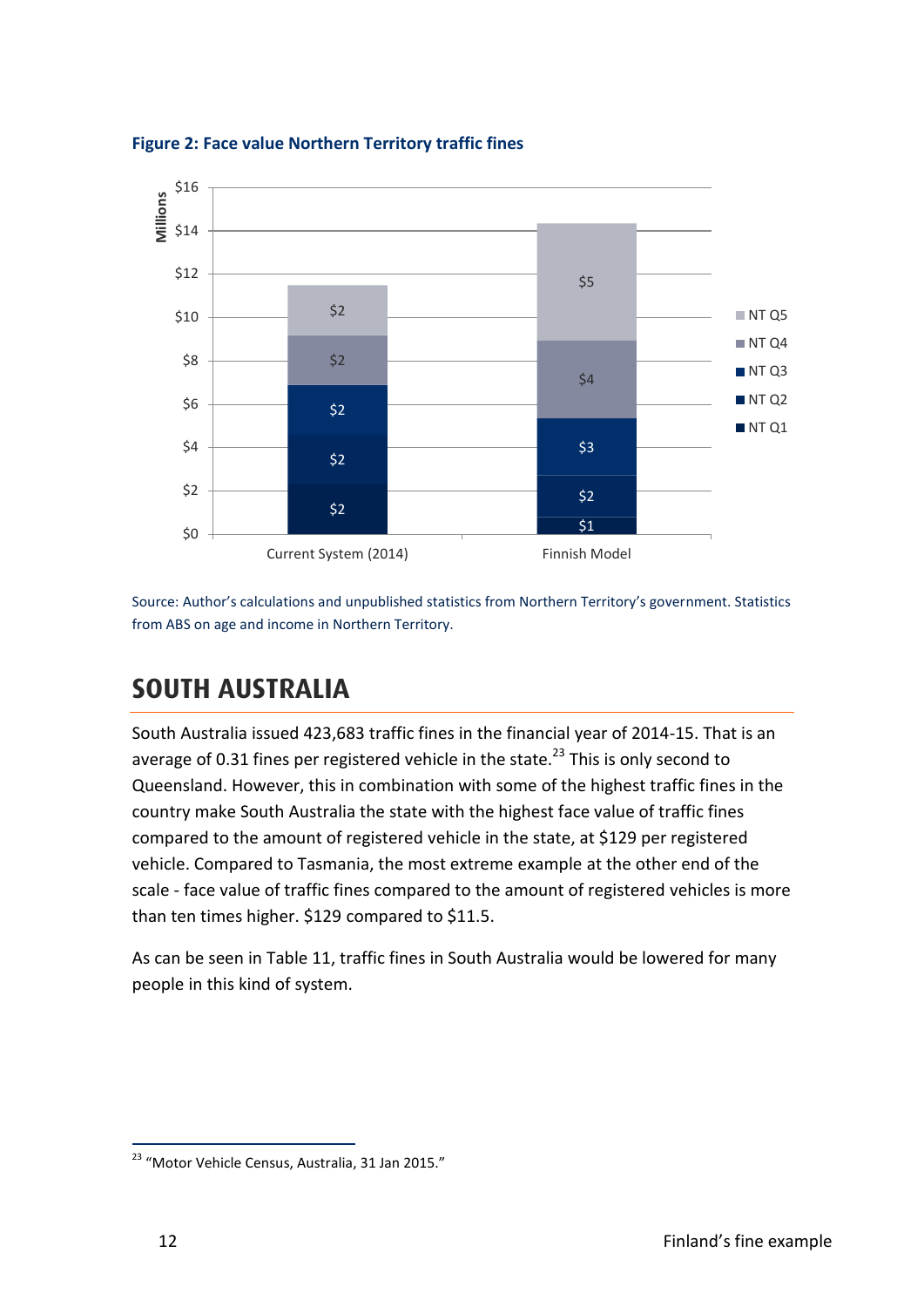| <b>Traffic Offence</b>                        | <b>Number</b><br>of day<br>fines | <b>Current</b><br>fine | <b>New</b><br>$Fine -$<br><b>lowest</b><br>income<br>earners | Q <sub>2</sub><br><b>New</b><br><b>Fine</b> | Q <sub>3</sub><br><b>New</b><br><b>Fine</b> | Q4<br><b>New</b><br><b>Fine</b> | <b>New</b><br>$Fine -$<br>highest<br>income<br>earners |
|-----------------------------------------------|----------------------------------|------------------------|--------------------------------------------------------------|---------------------------------------------|---------------------------------------------|---------------------------------|--------------------------------------------------------|
| <b>Exceed speed limit by 1 to</b><br>9 km/h   | 3                                | \$219                  | \$37                                                         | \$69                                        | \$96                                        | \$135                           | \$237                                                  |
| <b>Exceed speed limit by 10</b><br>to 19 km/h | 7                                | \$409                  | \$87                                                         | \$160                                       | \$225                                       | \$315                           | \$554                                                  |
| <b>Exceed speed limit by 20</b><br>to 29 km/h | 13                               | \$769                  | \$161                                                        | \$298                                       | \$418                                       | \$585                           | \$1,028                                                |
| <b>Exceed speed limit by 30</b><br>to 44 km/h | 22                               | \$906                  | \$272                                                        | \$504                                       | \$707                                       | \$991                           | \$1,740                                                |
| Fail to stop at red traffic<br>light          | 14                               | \$487                  | \$173                                                        | \$321                                       | \$450                                       | \$630                           | \$1,107                                                |
| Using mobile phone while<br>driving           | 6                                | \$368                  | \$74                                                         | \$137                                       | \$193                                       | \$270                           | \$474                                                  |
| Fail to wear seat belt                        | 4                                | \$393                  | \$50                                                         | \$92                                        | \$129                                       | \$180                           | \$316                                                  |

#### **Table 11: South Australia, new fines per quintile mean income**

Source: Author's calculations and official statistics from South Australia.<sup>24,25</sup>

The lowered change is also visible in Figure 3. The lowest income quintile in South Australia would pay much less in this kind of system, 73% less. Every quintile except for the highest income earners would pay less as fines in South Australia today are relatively high. The total face value would actually go down by 25%, the only state that would see a negative change.

<sup>&</sup>lt;sup>24</sup> "Expiation Notice System Data," Data SA, accessed December 11, 2015,

https://data.sa.gov.au/data/dataset/expiation-notice-system-data.

<sup>25</sup> "Road Traffic (Miscellaneous) Regulations 1999."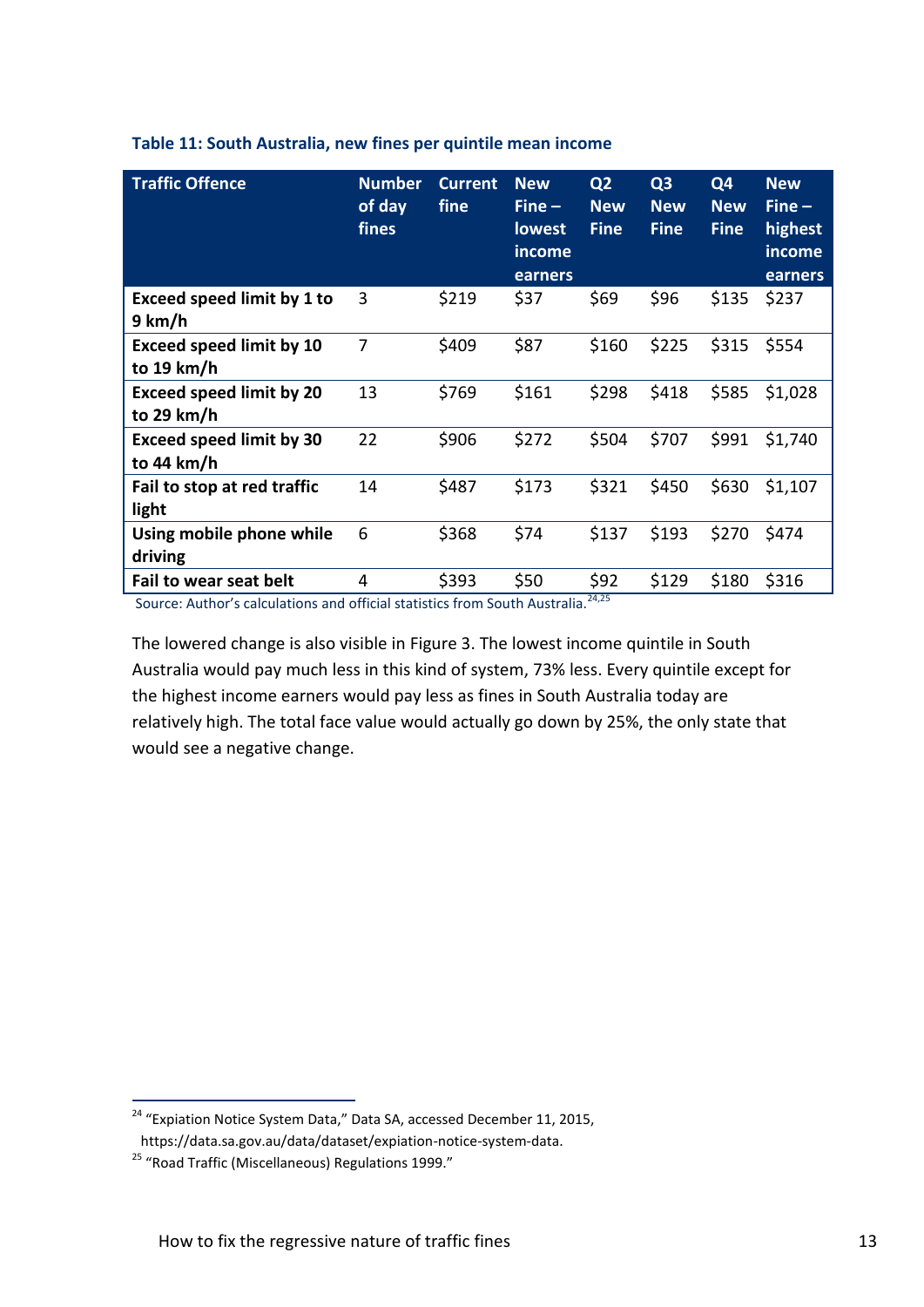

**Figure 3: Face value South Australia traffic fines**

Source: Author's calculations and official statistics from South Australia.<sup>26</sup>

### <span id="page-19-0"></span>**TASMANIA TASMANIA**

Tasmania issued 33,991 traffic fines in 2014. The state had 450,403 registered vehicles,<sup>27</sup> which translates to 0.07 fines per vehicle. Tasmania also has some of the lowest traffic fines in the whole country and this combination leads to a lesser burden of traffic fines on Tasmanians in total - only \$11.50 per registered vehicle. The other four examined states are all above \$70 per registered vehicle.

Applying the Finnish system to some of Tasmania's most common traffic offenses and the state's income levels would result in changes to fines as shown below. Notable is that the Finnish fine floor comes into place in Tasmania more often than in other states. The fine floor is \$10 per day fine. If your income correlates with a fine lower than that – you will automatically be paying the fine amount of the fine floor (10 times the amount of day fines). This is to ensure that the fines do not become too low.

<sup>&</sup>lt;sup>26</sup> "Expiation Notice System Data."

<sup>27</sup> "Motor Vehicle Census, Australia, 31 Jan 2015."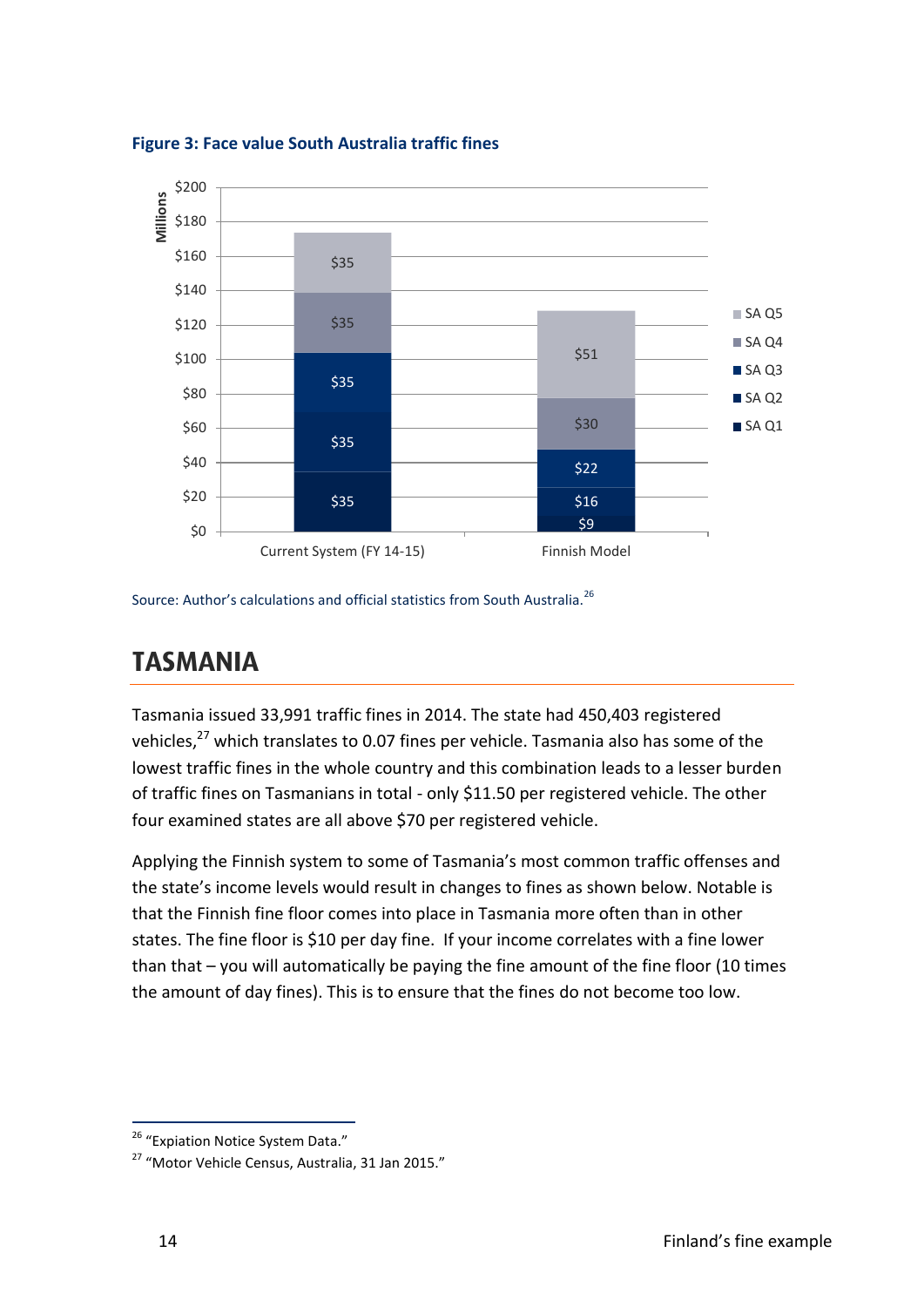| <b>Traffic Offence</b>                               | <b>Number</b><br>of day<br>fines | <b>Current</b><br>fine | <b>New</b><br>$Fine -$<br><b>lowest</b><br>income<br>earners | Q <sub>2</sub><br><b>New</b><br><b>Fine</b> | Q <sub>3</sub><br><b>New</b><br><b>Fine</b> | Q4<br><b>New</b><br><b>Fine</b> | <b>New</b><br>$Fine -$<br>highest<br>income<br>earners |
|------------------------------------------------------|----------------------------------|------------------------|--------------------------------------------------------------|---------------------------------------------|---------------------------------------------|---------------------------------|--------------------------------------------------------|
| <b>Exceed speed limit</b><br>by less than 10<br>km/h | 3                                | \$80                   | \$80                                                         | \$80                                        | \$91                                        | \$125                           | \$217                                                  |
| <b>Exceed speed limit</b><br>by 10 to 14 km/h        | 5                                | \$110                  | \$110                                                        | \$110                                       | \$152                                       | \$209                           | \$362                                                  |
| <b>Exceed speed limit</b><br>by 23 to 29 km/h        | 10                               | \$250                  | \$121                                                        | \$211                                       | \$305                                       | \$417                           | \$724                                                  |
| <b>Exceed speed limit</b><br>by 30 to 37 km/h        | 19                               | \$450                  | \$230                                                        | \$401                                       | \$579                                       | \$793                           | \$1,375                                                |
| <b>Exceed speed limit</b><br>by 38 to 44 km/h        | 24                               | \$650                  | \$291                                                        | \$506                                       | \$731                                       | \$1,002                         | \$1,737                                                |
| <b>Exceed speed limit</b><br>by 45km/h or more       | 28                               | \$900                  | \$340                                                        | \$590                                       | \$853                                       | \$1,168                         | \$2,027                                                |
| Fail to stop at red<br>traffic light                 | 14                               | \$140                  | \$170                                                        | \$295                                       | \$427                                       | \$584                           | \$1,013                                                |
| Using mobile phone<br>while driving                  | 6                                | \$300                  | \$73                                                         | \$127                                       | \$183                                       | \$250                           | \$434                                                  |
| <b>Fail to wear seat</b><br>belt                     | 4                                | \$300                  | \$49                                                         | \$84                                        | \$122                                       | \$167                           | \$290                                                  |

#### **Table 12: Tasmania, new fines per quintile mean income**

Source: Author's calculations and official information from Tasmania.<sup>28</sup>

Exceeding the speed limit by 34 km/h in Finland attracts 19 day fines. Based on the mean income of Tasmania's lowest quintile of income earners (\$274 a week), that income will lead to a \$230 fine. Meanwhile, a high income earner in quintile 5, with a mean income of \$1,106, will receive a fine of \$1375.

Tasmania issued 33,991 traffic infringement notices in the financial year of 2014-15. If we assume that all income groups are equally likely to commit traffic offences, then applying the system above would increase the face value of issued traffic fines by \$2.9 million. The lowest quintile of income earners would pay 56% less than today while the highest income earners would contribute with 219% more. Numbers below are presented in thousands, different from the other graphs, because not all of them are large enough to be expressed in millions.

 $^{28}$  "New Offences Table," Department of State Growth, accessed December 11, 2015, http://www.transport.tas.gov.au/licensing/publications/tasmanian\_road\_rules/road\_safety\_rules/ne w\_offences\_table.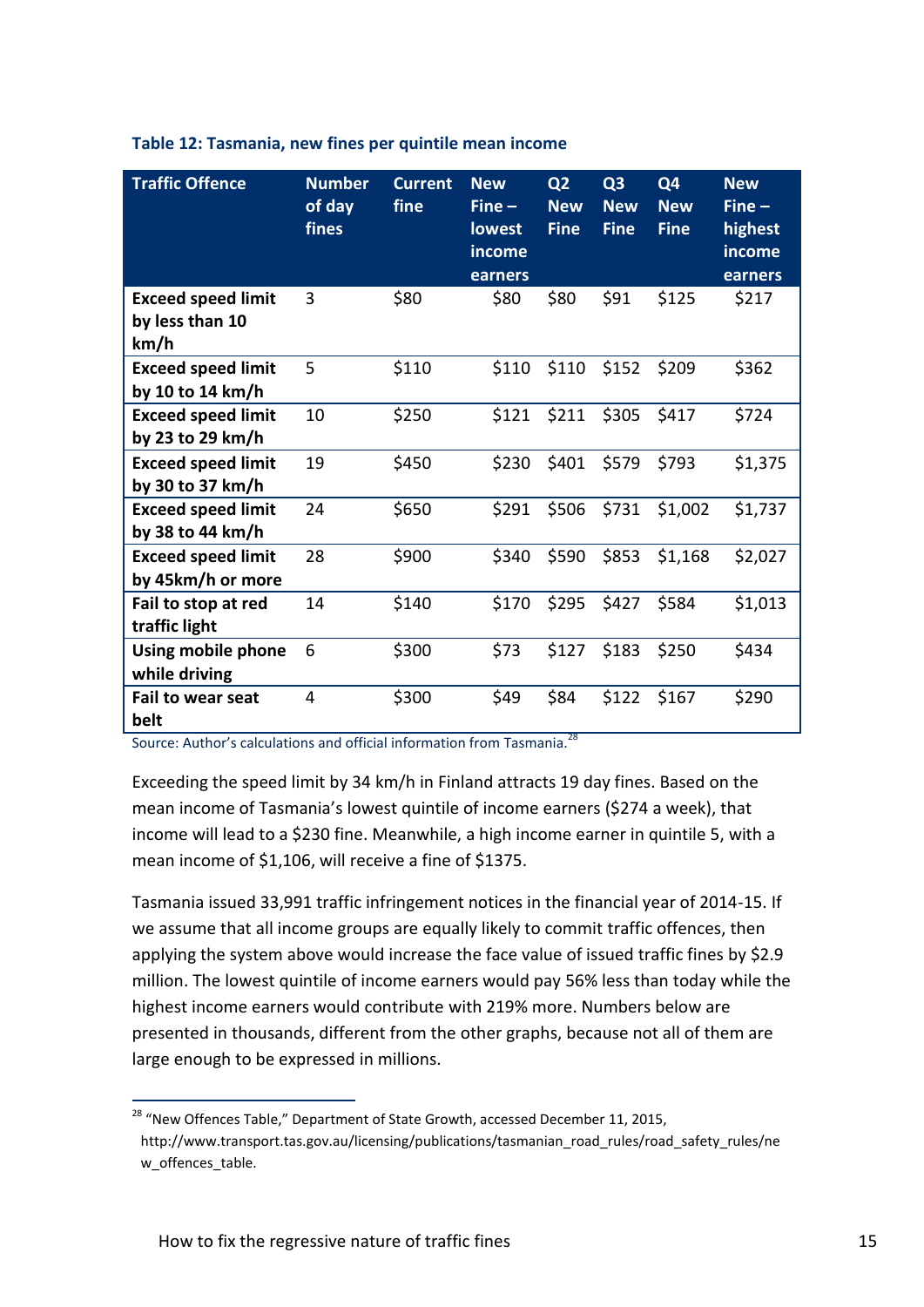

**Figure 4: Face value Tasmania traffic fines**

Source: Author's calculations and unpublished statistics provided by Tasmania's government. Statistics from ABS on age and income in Tasmania.

### <span id="page-21-0"></span>**NEW SOUTH WALES** <u>NEW SOUTH WALES AND THE WALES AND THE WALES AND THE WALES AND THE WALES AND THE WALES AND THE WALES AND THE WA</u>

New South Wales issued approximately 1,292,000 traffic fines in 2014. The state had 5,247,199 registered vehicles, which translates to 0.25 fines per driver, close to the national average. Average face value of traffic fines per registered vehicle is also close to the average of the five examined states; \$75.

Applying the Finnish system to some of New South Wales's most common traffic offenses and the state's income levels would result in changes to fines as shown below: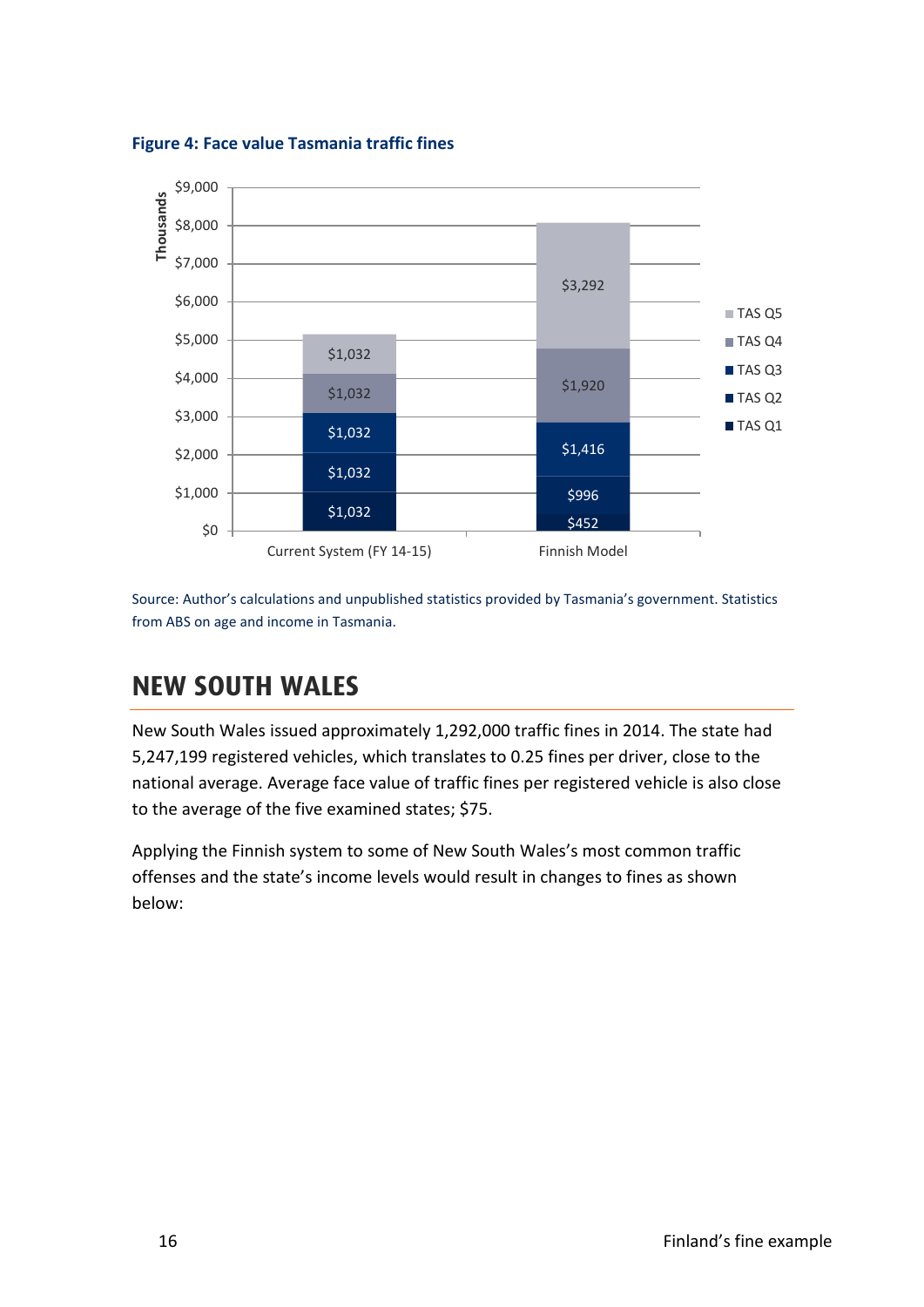| <b>Traffic offence</b>                               | <b>Number</b><br>of day<br>fines | <b>Current</b><br>fine | <b>New</b><br>$Fine -$<br><b>lowest</b><br>income<br>earners | Q <sub>2</sub><br><b>New</b><br><b>Fine</b> | Q <sub>3</sub><br><b>New</b><br><b>Fine</b> | Q <sub>4</sub><br><b>New</b><br><b>Fine</b> | <b>New</b><br>$Fine -$<br>highest<br>income<br>earners |
|------------------------------------------------------|----------------------------------|------------------------|--------------------------------------------------------------|---------------------------------------------|---------------------------------------------|---------------------------------------------|--------------------------------------------------------|
| <b>Exceed speed</b><br>limit by less<br>than 10km/h  | 3                                | \$109                  | \$36                                                         | \$72                                        | \$110                                       | \$152                                       | \$312                                                  |
| <b>Exceed speed</b><br>limit by 10 to<br>20 km/h     | $\overline{7}$                   | \$254                  | \$83                                                         | \$167                                       | \$257                                       | \$354                                       | \$727                                                  |
| <b>Exceed speed</b><br>limit by 20 to<br>30 km/h     | 13                               | \$436                  | \$154                                                        | \$310                                       | \$477                                       | \$657                                       | \$1,351                                                |
| <b>Exceed speed</b><br>limit by 30 to<br>45 km/h     | 21                               | \$835                  | \$249                                                        | \$501                                       | \$770                                       | \$1,062                                     | \$2,182                                                |
| <b>Exceed speed</b><br>limit by more<br>than 45 km/h | 28                               | \$2,252                | \$331                                                        | \$667                                       | \$1,027                                     | \$1,416                                     | \$2,909                                                |
| Fail to stop at<br>red traffic light                 | 14                               | \$415                  | \$166                                                        | \$334                                       | \$513                                       | \$708                                       | \$1,455                                                |
| <b>Using mobile</b><br>phone while<br>driving        | 6                                | \$311                  | \$71                                                         | \$143                                       | \$220                                       | \$303                                       | \$623                                                  |
| <b>Fail to wear</b><br>seat belt                     | $\overline{4}$                   | \$311                  | \$47                                                         | \$95                                        | \$147                                       | \$202                                       | \$416                                                  |

#### **Table 13: New South Wales, new fine per quintile mean income**

Source: Author's calculations and unpublished statistics provided by NSW's government and official information from RMS.<sup>29</sup>

Exceeding the speed limit by 37 km/h in Finland attracts 21 day fines. Based on the mean income of New South Wales's lowest quintile of income earners, \$271 a week, this will result in a fine of \$249, while a high income earner in quintile 5, with a mean income of \$1,542 a week, will receive a fine of \$2,182.

If we assume that all income groups are equally likely to commit traffic offences, then applying the system above would increase the face value by approximately \$59 million. The lowest quintile of income earners would pay 68% less (\$54 million less), while the highest income earners would contribute 158% more.

<sup>&</sup>lt;sup>29</sup> "Offences and Penalties."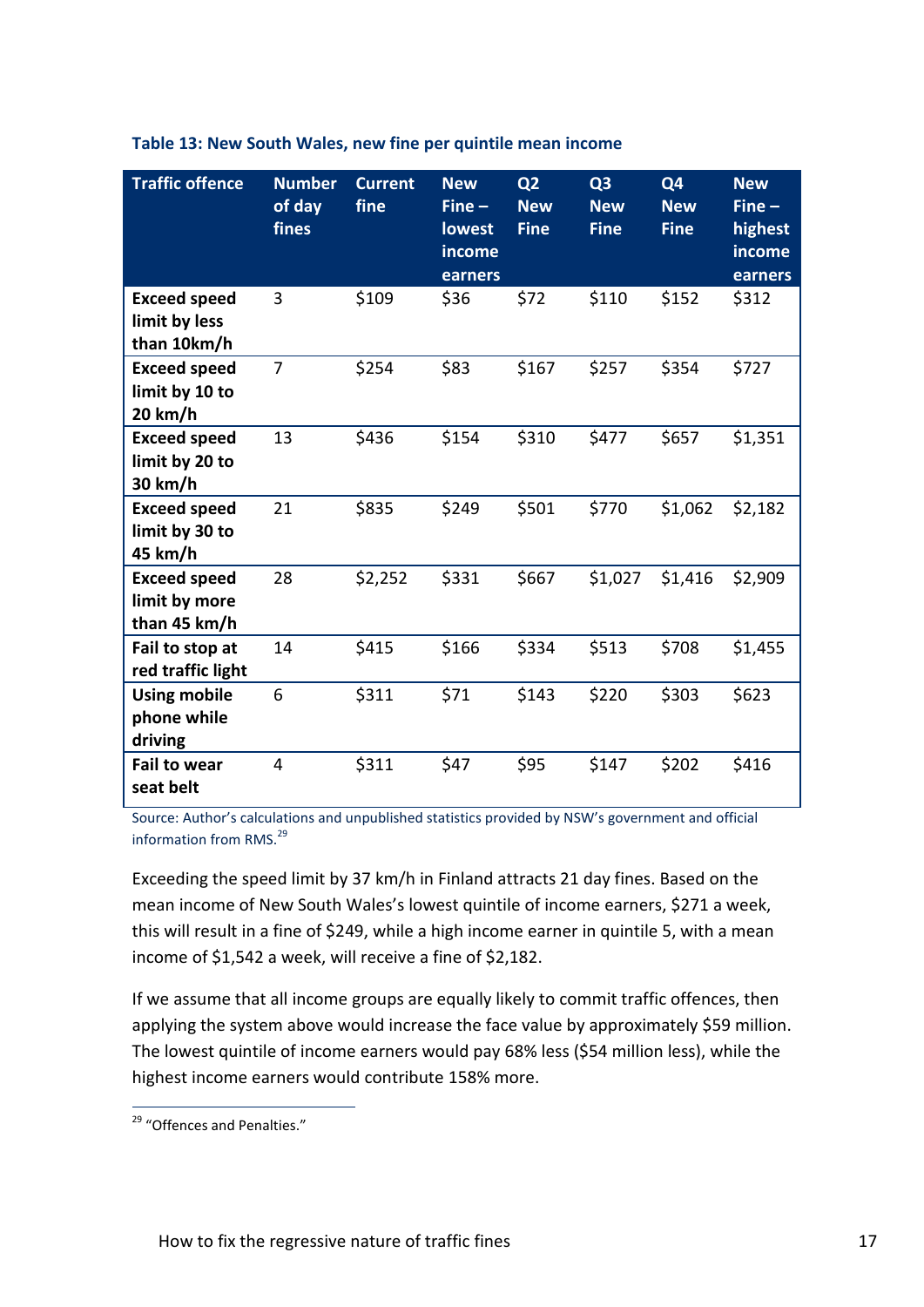

**Figure 5: Face value New South Wales traffic fines**

Source: Author's calculations and unpublished statistics provided by NSWs government. Statistics from ABS on age and income in NSW.

#### <span id="page-23-0"></span>**WESTERN AUSTRALIA** <u>WESTERN AUSTRALian Australian (</u>

Applying the Finnish system to some of Western Australia's most common offenses and income distribution would result in the fine levels shown in the table below: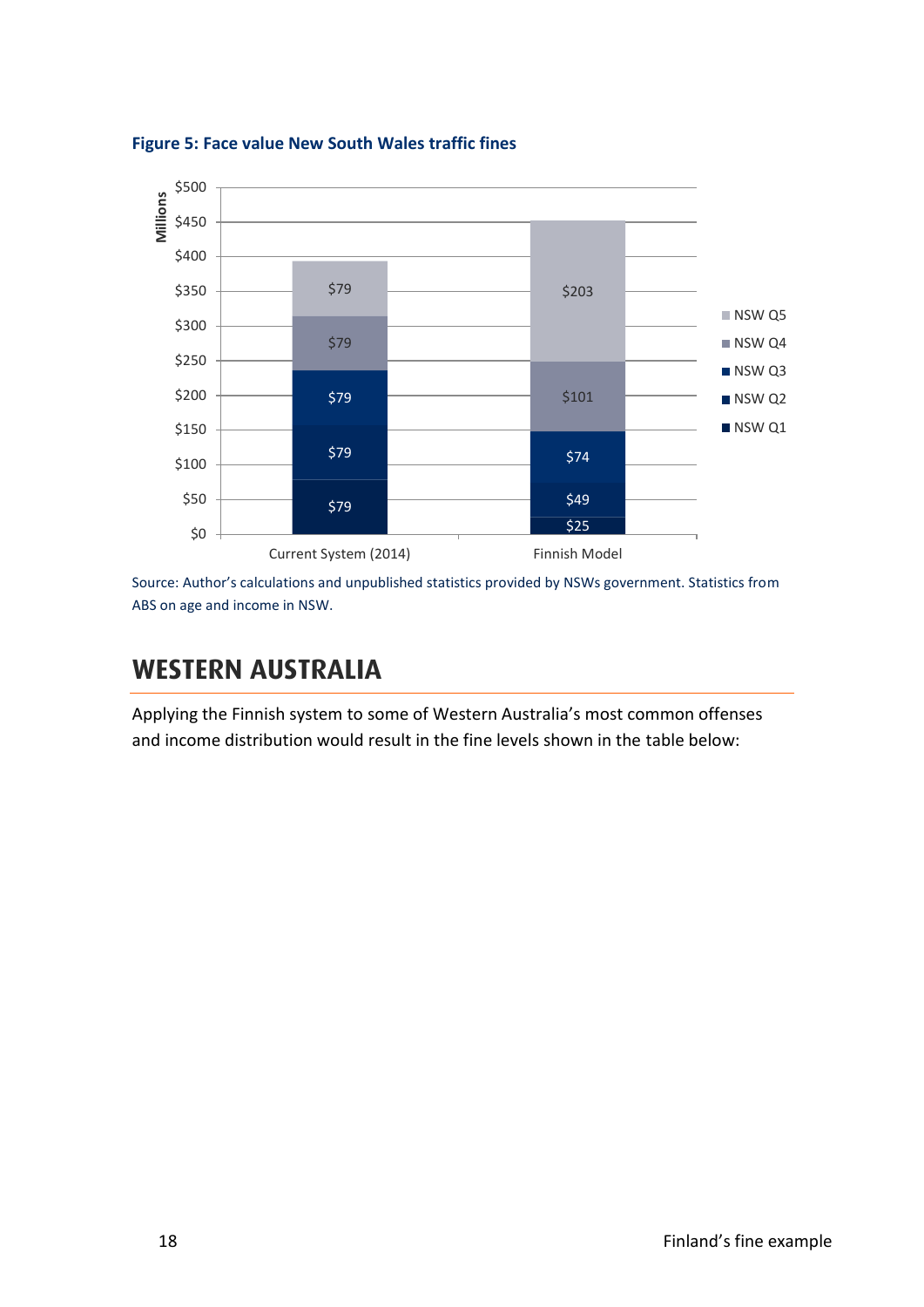| <b>Traffic</b><br>offence                                  | <b>Current</b><br><b>Fine</b> | <b>Number</b><br>of day<br><b>Fines</b> | <b>New</b><br>$Fine -$<br>lowest<br>income<br>earners | Q <sub>2</sub><br><b>New</b><br><b>Fine</b> | Q <sub>3</sub><br><b>New</b><br><b>Fine</b> | Q4<br><b>New</b><br><b>Fine</b> | <b>New Fine</b><br>- highest<br>income<br>earners |
|------------------------------------------------------------|-------------------------------|-----------------------------------------|-------------------------------------------------------|---------------------------------------------|---------------------------------------------|---------------------------------|---------------------------------------------------|
| <b>Exceed</b><br>speed limit<br>by 9 km/h                  | \$100                         | 3                                       | \$40                                                  | \$85                                        | \$125                                       | \$177                           | \$383                                             |
| <b>Exceed</b><br>speed limit<br>by 9km/h to<br>19 km/h     | \$200                         | $\overline{7}$                          | \$93                                                  | \$199                                       | \$292                                       | \$412                           | \$894                                             |
| <b>Exceed</b><br>speed limit<br>by 19 km/h<br>to 29 km/h   | \$400                         | 13                                      | \$173                                                 | \$370                                       | \$543                                       | \$765                           | \$1,660                                           |
| <b>Exceed</b><br>speed limit<br>by 29 km/h<br>to 40 km/h   | \$800                         | 20                                      | \$266                                                 | \$570                                       | \$835                                       | \$1,177                         | \$2,554                                           |
| <b>Exceed</b><br>speed limit<br>by more<br>than 40<br>km/h | \$1,000                       | 26                                      | \$345                                                 | \$740                                       | \$1,085                                     | \$1,531                         | \$3,321                                           |
| Fail to stop<br>at red light                               | \$300                         | 14                                      | \$186                                                 | \$399                                       | \$584                                       | \$824                           | \$1,788                                           |
| Using a<br>mobile<br>phone whilst<br>driving               | \$400                         | 6                                       | \$80                                                  | \$171                                       | \$250                                       | \$353                           | \$766                                             |
| <b>Fail to wear</b><br>seat belt                           | \$550                         | 4                                       | \$53                                                  | \$114                                       | \$167                                       | \$235                           | \$511                                             |

#### **Table 14: Western Australia, new fine per quintile mean income**

Source: Author's calculations and official figures.<sup>30</sup>

1

We were unable to obtain statistics regarding the face value of issued fines from Western Australia, so estimates of changes to face value of traffic fines are not possible. As in most other states, it is likely to increase, with the total amount paid by the lowest income earners decreasing, but increased value of fines issued to highest income earners.

 $30$  "Speeding," Road and Safety Commission, accessed December 11, 2015, http://www.ors.wa.gov.au/Road-Rules-Penalties/Speeding.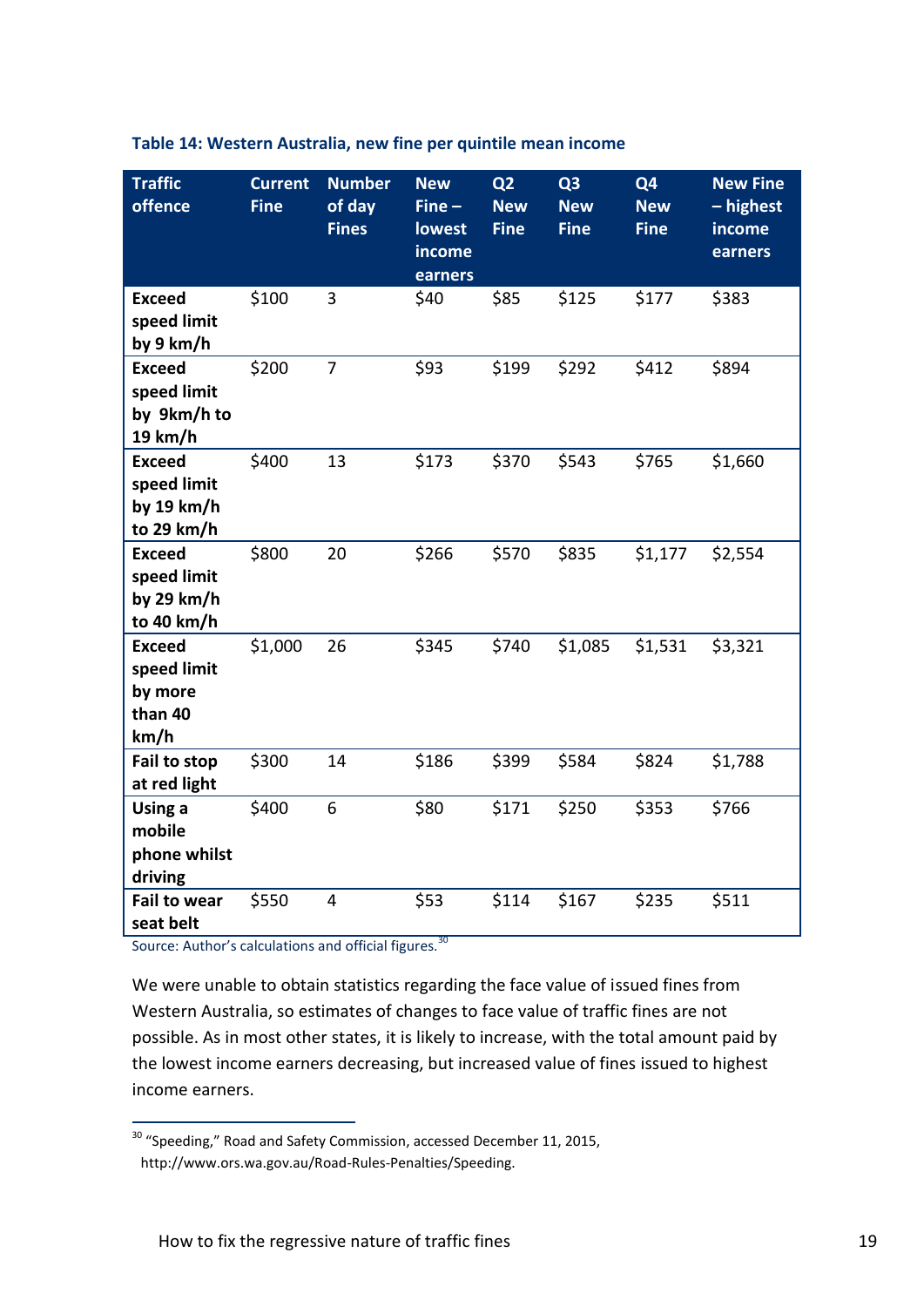## <span id="page-25-0"></span>**AUSTRALIAN CAPITAL TERRITORY AUSTRALIAN CAPITAL TERRITORY**

Applying the Finnish system to some of Australian Capital Territory's most common offenses and income distribution would result in the fine levels shown in the table below:

| <b>Traffic</b><br>offence                              | <b>Current</b><br><b>Fine</b> | <b>Number</b><br>of day<br><b>Fines</b> | <b>New</b><br>$Fine -$<br><b>lowest</b><br>income<br>earners | Q <sub>2</sub><br><b>New</b><br><b>Fine</b> | Q <sub>3</sub><br><b>New</b><br><b>Fine</b> | Q4<br><b>New</b><br><b>Fine</b> | <b>New</b><br>$Fine -$<br>highest<br>income<br>earners |
|--------------------------------------------------------|-------------------------------|-----------------------------------------|--------------------------------------------------------------|---------------------------------------------|---------------------------------------------|---------------------------------|--------------------------------------------------------|
| <b>Exceed</b><br>speed limit<br>by less than<br>15km/h | \$236                         | 5                                       | \$94                                                         | \$182                                       | \$252                                       | \$337                           | \$519                                                  |
| <b>Exceed</b><br>speed limit<br>by 30 to<br>45km/h     | \$674                         | 22                                      | \$413                                                        | \$801                                       | \$1,110                                     | \$1,485                         | \$2,282                                                |
| <b>Exceed</b><br>speed limit<br>by more<br>than 45km/h | \$1,821                       | 28                                      | \$525                                                        | \$1,019                                     | \$1,413                                     | \$1,889                         | \$2,905                                                |
| Fail to stop<br>at red light                           | \$389                         | 14                                      | \$263                                                        | \$510                                       | \$706                                       | \$945                           | \$1,452                                                |
| <b>Using mobile</b><br>phone while<br>driving          | \$386                         | 6                                       | \$113                                                        | \$218                                       | \$303                                       | \$405                           | \$622                                                  |
| <b>Fail to wear</b><br>seat belt                       | \$404                         | $\overline{4}$                          | \$75                                                         | \$146                                       | \$202                                       | \$270                           | \$415                                                  |

Source: Author's calculations and official figures.<sup>31</sup>

We were unable to obtain statistics regarding the face value of issued fines from Australian Capital Territory so estimates of changes to face value are not possible. As in most other states, overall face value of traffic fines is likely to increase, with the total amount paid by the lowest income earners decreasing, but increased value of fines issued to highest income earners.

 $31$  "Road Transport (Offences) Regulation 2005," ACT government, accessed December 11, 2015, http://www.legislation.act.gov.au/sl/2005-11/current/pdf/2005-11.pdf.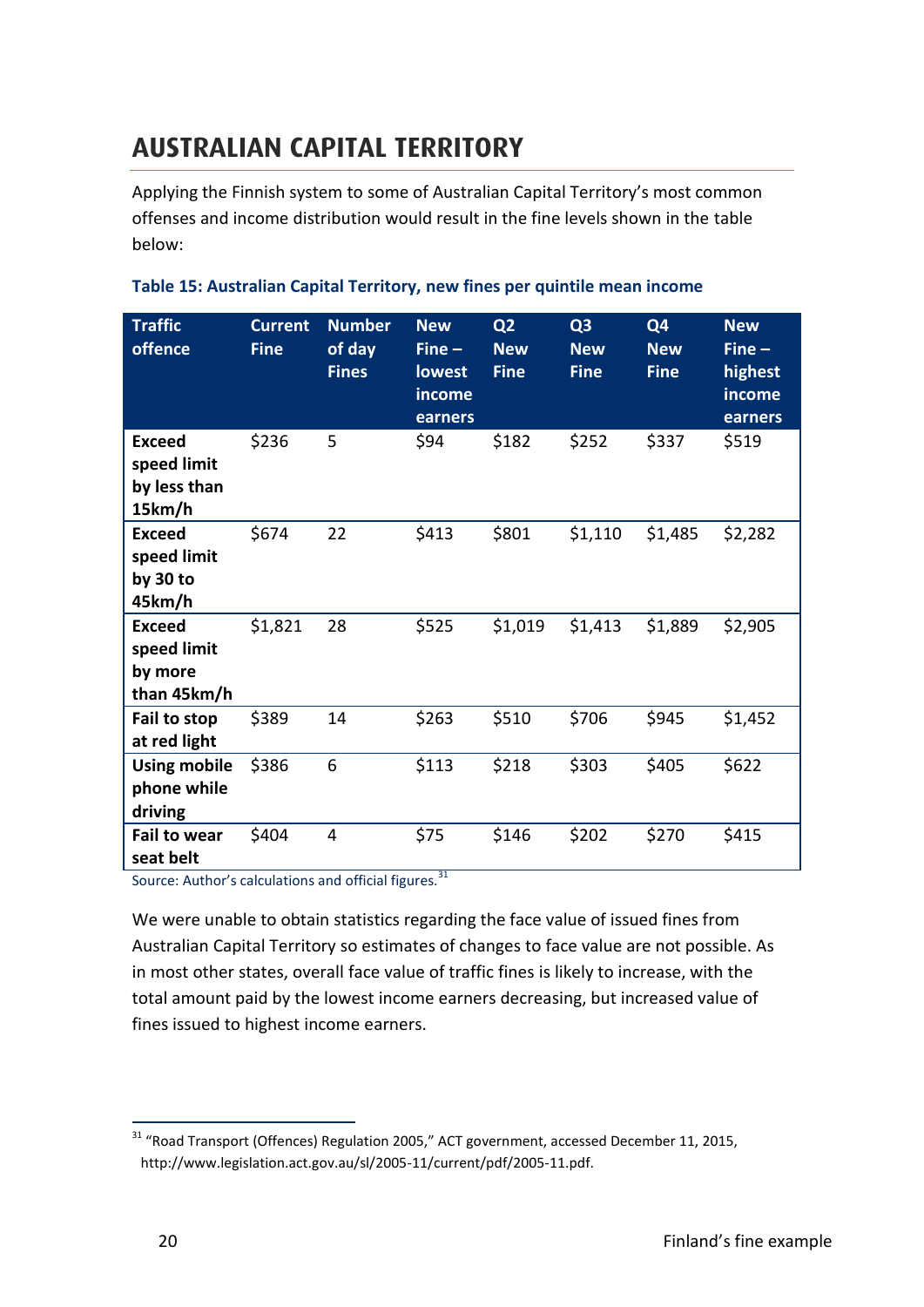## <span id="page-26-0"></span>**VICTORIA VICTORIA**

Applying the Finnish system to Victoria's most common offenses and income distribution would result in the fine levels shown in the table below:

| <b>Traffic</b><br>offence                              | <b>Current</b><br><b>Fine</b> | <b>Number</b><br>of day<br><b>Fines</b> | <b>New</b><br>$Fine -$<br>lowest<br>income<br>earners | Q <sub>2</sub><br><b>New</b><br><b>Fine</b> | Q <sub>3</sub><br><b>New</b><br><b>Fine</b> | Q <sub>4</sub><br><b>New</b><br><b>Fine</b> | <b>New</b><br>$Fine -$<br>highest<br>income<br>earners |
|--------------------------------------------------------|-------------------------------|-----------------------------------------|-------------------------------------------------------|---------------------------------------------|---------------------------------------------|---------------------------------------------|--------------------------------------------------------|
| <b>Exceed</b><br>speed limit<br>by less than<br>10km/h | \$185                         | 3                                       | \$35                                                  | \$74                                        | \$108                                       | \$149                                       | \$272                                                  |
| <b>Exceed</b><br>speed limit<br>by $25$ to<br>30km/h   | \$406                         | 14                                      | \$162                                                 | \$344                                       | \$503                                       | \$697                                       | \$1,272                                                |
| <b>Exceed</b><br>speed limit<br>by $35$ to<br>40km/h   | \$554                         | 25                                      | \$289                                                 | \$615                                       | \$898                                       | \$1,245                                     | \$2,271                                                |
| <b>Exceed</b><br>speed limit<br>by more<br>than 45km/h | \$738                         | 28                                      | \$324                                                 | \$689                                       | \$1,006                                     | \$1,395                                     | \$2,543                                                |
| Fail to obey<br>traffic lights                         | \$369                         | 14                                      | \$162                                                 | \$344                                       | \$503                                       | \$697                                       | \$1,272                                                |
| <b>Using mobile</b><br>phone while<br>driving          | \$443                         | 6                                       | \$69                                                  | \$148                                       | \$216                                       | \$299                                       | \$545                                                  |
| <b>Fail to wear</b><br>seat belt                       | \$295                         | $\overline{4}$                          | \$46                                                  | \$98                                        | \$144                                       | \$199                                       | \$363                                                  |

#### **Table 16: Victoria, new fine per quintile mean income**

Source: Author's calculations and official documents provided to TAI from Victoria Police.

We were unable to obtain statistics regarding the face value of issued fines from Victoria so estimates of changes to face value are not possible. As in other states, overall face value of traffic fines is likely to increase, with the total amount paid by the lowest income earners decreasing, but increased value of fines issued to highest income earners.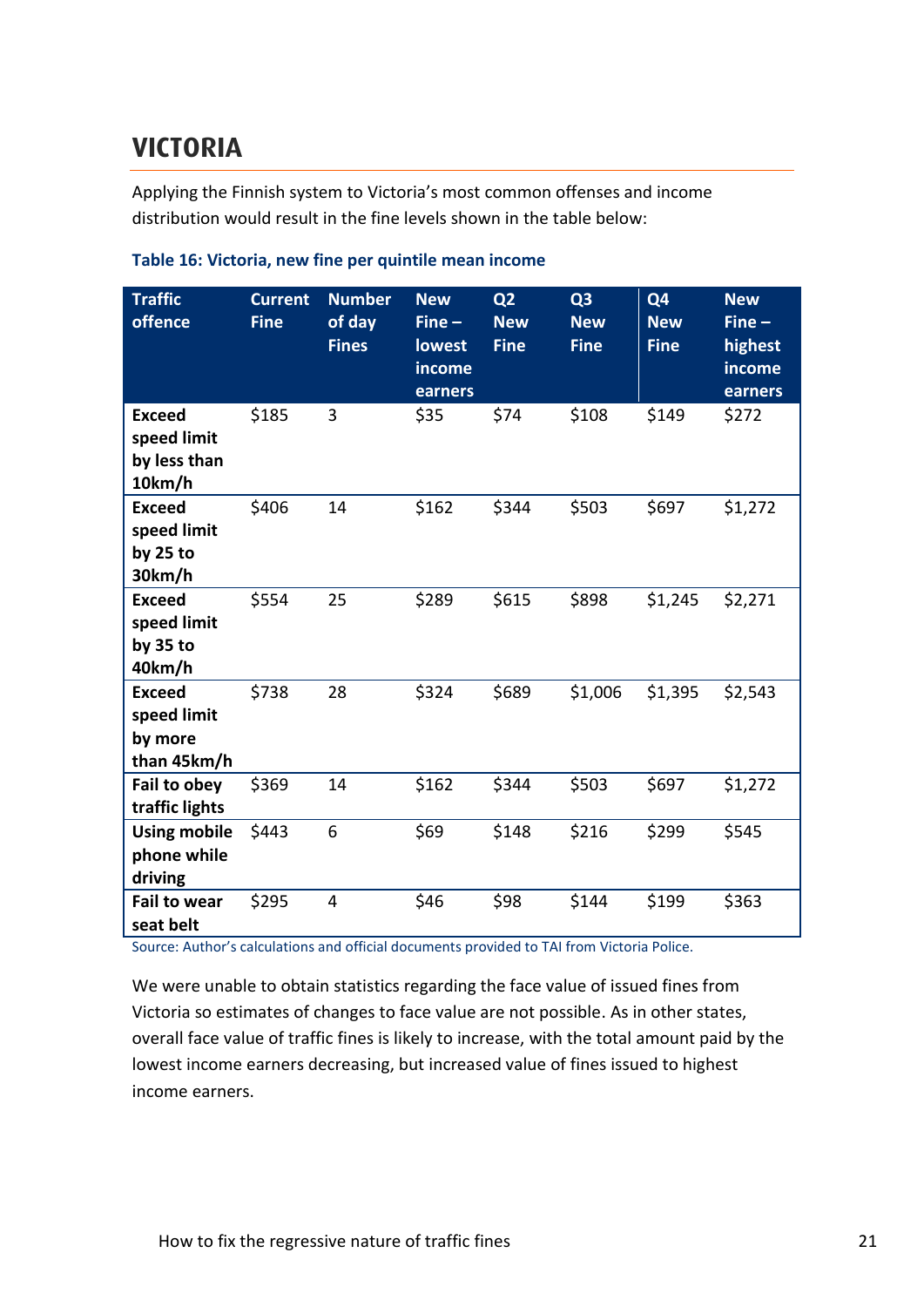# <span id="page-27-0"></span>**Methodology: Applying Finnish day fine system to Australia**

To examine how Finland's system of proportional traffic fines would work in Australia, we have transferred the number of day fines for infringements in Finland to similar infringements in Australia. We have then applied the Finnish formula to different income levels in each state. We have assumed that the new traffic fines will not change driver behaviour (read the *Effect on infringement frequency* for a more detailed discussion).

Each state's population has been divided into 5 income groups, or 'quintiles', according to Australian Bureau of Statistics estimates for equivalised disposable household income.<sup>32</sup> Simply, this refers to income after taxation and transfers. The statistic has been made individual by removing the equivalisation method and dividing each household by the average amount of people in a household. Some assumptions have to be made, for example that different sorts of households are equally distributed in all quintiles. This is probably not the case but will not skew the results too much for this estimate.

Children, defined as  $0 - 14$ , are included in our income statistics even though they earn very little and cannot be issued with traffic fines. We have regarded them as earning no income and receiving no traffic fines and therefore divided household income by the average amount of people above 14 per household.

While Finland's proportional system of day fines is a useful model through which to analyse Australia's, the comparison is not perfectly analogous. For example as shown above; the Finnish system differentiates between speeding offences in zones with speed limits above and below 60 kilometres an hour. No such differentiation exists in the states examined in this paper. Similarly, while Finland has five different categories for speeding offences between 20 km/h and 30 km/h above the regulated limit, Queensland has only one.

Some Australian infringements have no equivalent in Finland. For example, the official Finnish documentation provided to The Australia Institute listed no penalty for running a yellow light, even though Australia treats the action as an offense if it is dangerous. Dependents have been factored in to our calculations by assuming each driver has the

<sup>&</sup>lt;sup>32</sup> Australian Bureau of Statistics, "Household Income and Wealth, Australia, 2013-14," (Commonwealth of Australia, September 4, 2015), http://www.abs.gov.au/ausstats/abs@.nsf/mf/6523.0.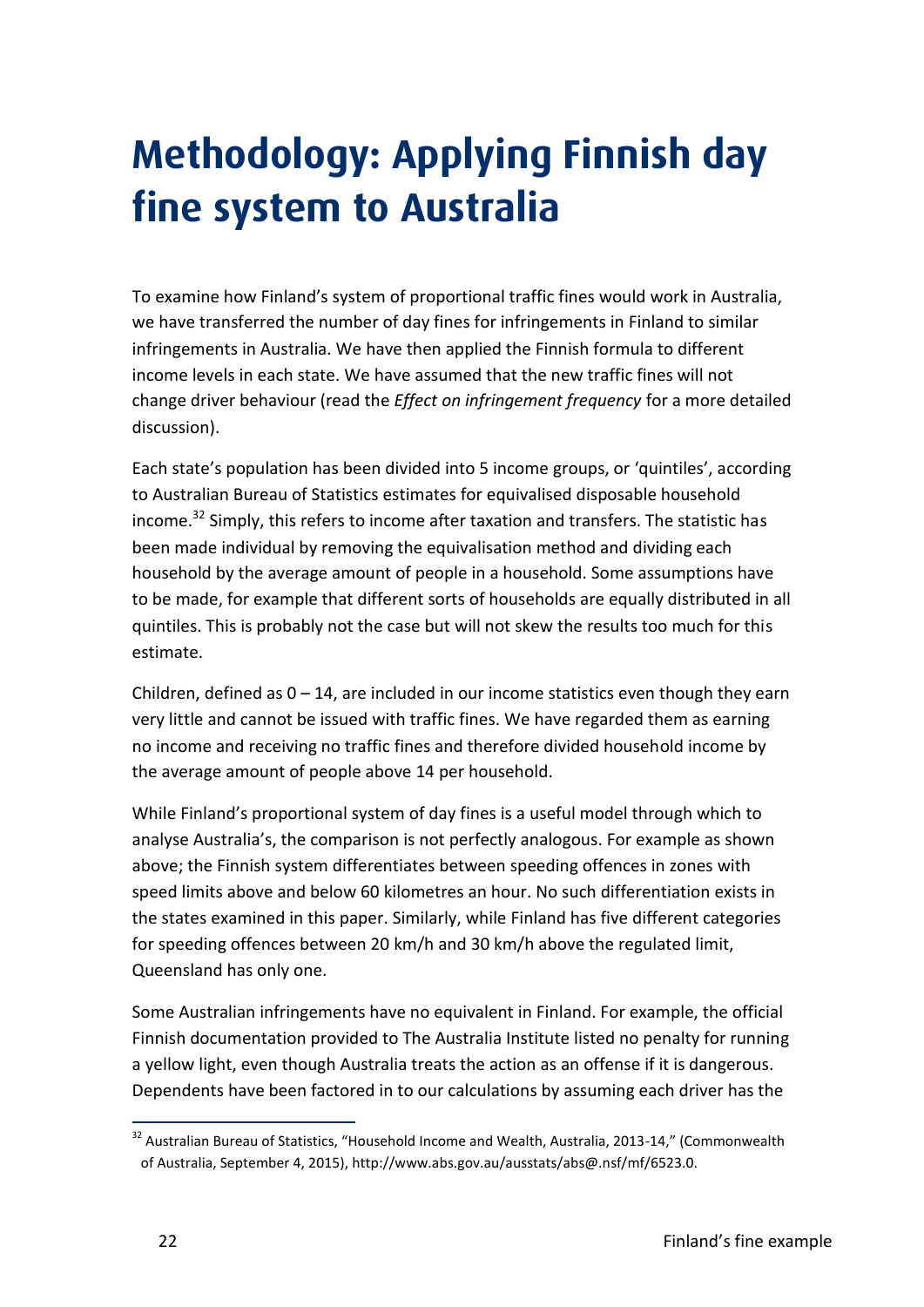average number of dependents. That is 0.23 children under 14 per individual above 14 in Australia. This is based on the age distribution according to ABS population statistics. However, we have used the specific number per state, which varies. No consideration has been given to dependent spouses or other forms of dependents due to lack of access to data.

For the 255 euros that are deducted from drivers' net monthly income we have converted the amount to \$403 Australian dollars, at the exchange rate at time of writing. $33$ 

Unlike Australia, Finland has no system for fining corporations for traffic infringements. Finland has no demerit point program for traffic infringements, so there is no need to encourage corporations to reveal the identity of drivers. Because corporate fines are levied at rates significantly higher than individual penalties, their presence could skew the results of the analysis. We have therefore excluded corporate fines from consideration.

Generally, this exclusion will have a negligible effect on the study's results. New South Wales' 2014-15 traffic violations reveal 124,000 corporate fines were issued for the financial year, of which 113,000 were reissued as individual fines after the corporation nominated the driver's identity. Corporate fines represent less than one percent of total fine value for the year.

The Australia Institute has obtained statistics from five states regarding issued traffic fines from cameras and police. However, this does not include court-issued fines, which is a negligible part of the total amount of traffic fines issued. The statistics also exclude parking fines and tolling. The statistics are based on issued fines and their face value. This is not the same thing as revenue which would be lower as some fines are not paid. Data was not available on final revenue collected. Important to note as well is that there has been no consideration for caution/warnings. Tasmania for example issues written cautions almost as much as they issue penalty notices. In other states you have request a review to turn the fine into a warning. There is a possibility that a larger proportion of issued fines in other states than Tasmania are therefore not collected. Unfortunately, we do not have the data to examine this.

<sup>&</sup>lt;sup>33</sup> ECB, "Euro foreign exchange reference rates," accessed December 11, 2015, https://www.ecb.europa.eu/stats/exchange/eurofxref/html/index.en.html.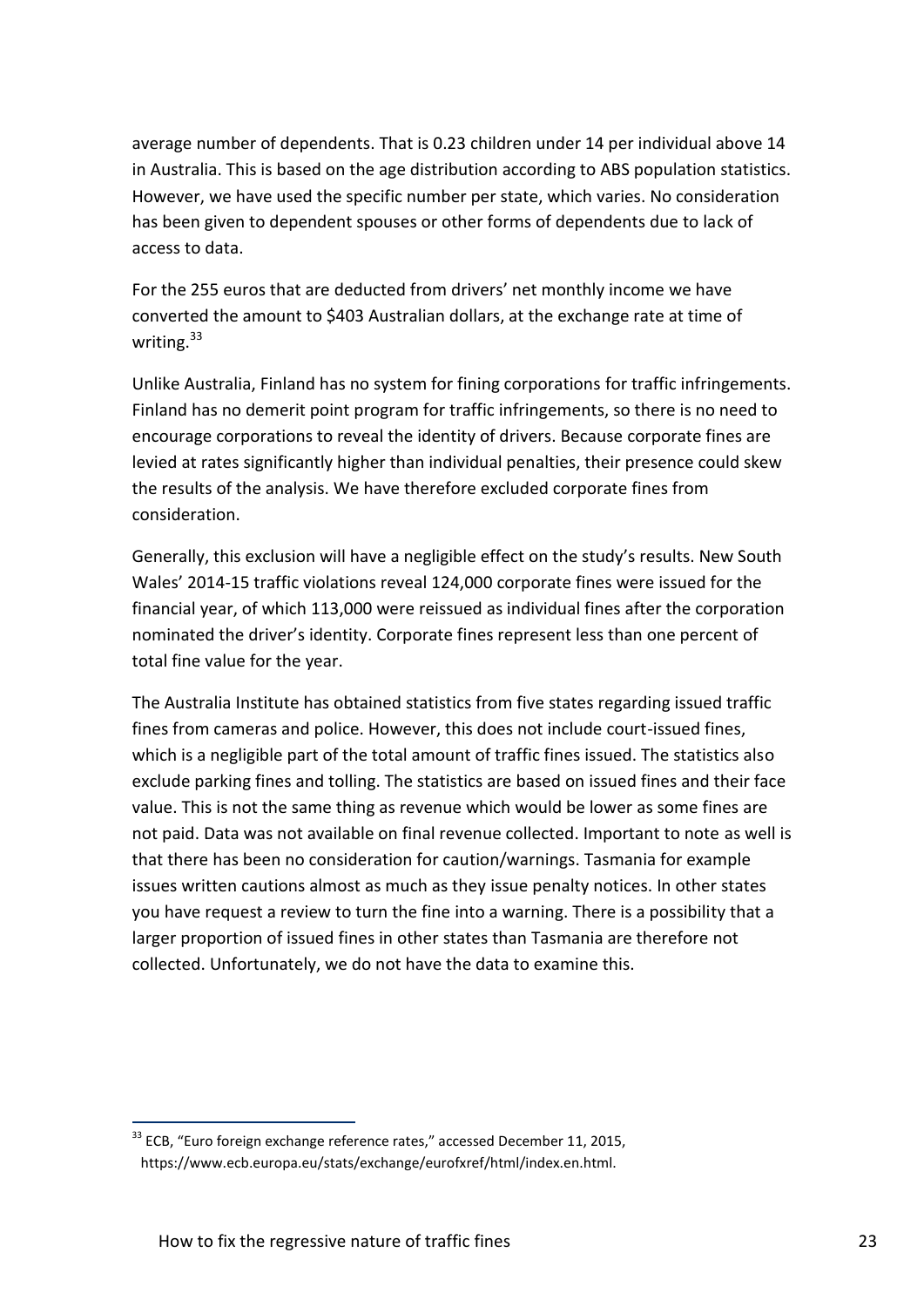### <span id="page-29-0"></span>**DRAWBACKS OF FINNISH SYSTEM DRAWBACKS OF FINNISH SYSTEM**

## <span id="page-29-1"></span>**Income focus**

**Income focus** Some drivers may have high degrees of wealth yet very little disposable income. Pensioners may have their wealth locked in illiquid asset classes such as property, making their 'net income' for the purposes of the day-fine value calculation very low. These 'asset-rich, income-poor' drivers would pay low fines relative to their overall wealth, yet proportionate fines relative to their income. Some argue that this distorts the proportional fine system's conditions of fairness.<sup>34</sup>

Some of the wealthiest and highest income-earning Australians are able to reduce their taxable income to very low levels to avoid tax.<sup>35</sup> This could also result in them being issued with low fines that do not serve as an incentive to change their behaviour.

## <span id="page-29-2"></span>**Revenue raising**

Any increase in traffic fines will inevitably face claims of 'revenue raising', although our analysis above shows that changes in some states are modest and in high-fine states like South Australia, less revenue may be collected.

While any increase may be politically difficult, from an economic perspective the Finnish system has several advantages. The disincentives to breach the road laws are increased and revenue is raised from those that can better afford it and lowered for those who cannot. The fines can be returned to the population in other ways, if need be, or spent on road safety as it often is.<sup>36</sup> The goal is simply to address the inequity of the current system, rather than raise additional income (though this will be the effect in most states). The model can be altered to make it revenue neutral if that is a goal.

<sup>34</sup> Ugur Nedim, "Should Traffic Fines Be Based on Your Income?," *Sydney Criminal Lawyers*, March 11, 2015, http://www.sydneycriminallawyers.com.au/blog/should-traffic-fines-be-based-on-your-income/.

<sup>&</sup>lt;sup>35</sup> Peter Martin, "Tax Office statistics reveal the 55 millionaires who paid no tax", Sydney Morning Herald, April 30 2015.

http://www.smh.com.au/federal-politics/political-news/tax-office-statistics-reveal-the-55-millionaireswho-paid-no-tax-20150429-1mw2zp.html

<sup>36</sup> Australasian College of Road Safety, "Hypothecation of Fines," *Australasian College of Road Safety*, accessed December 13, 2015, http://acrs.org.au/about-us/policies/safe-speeds/hypothecation-offines/.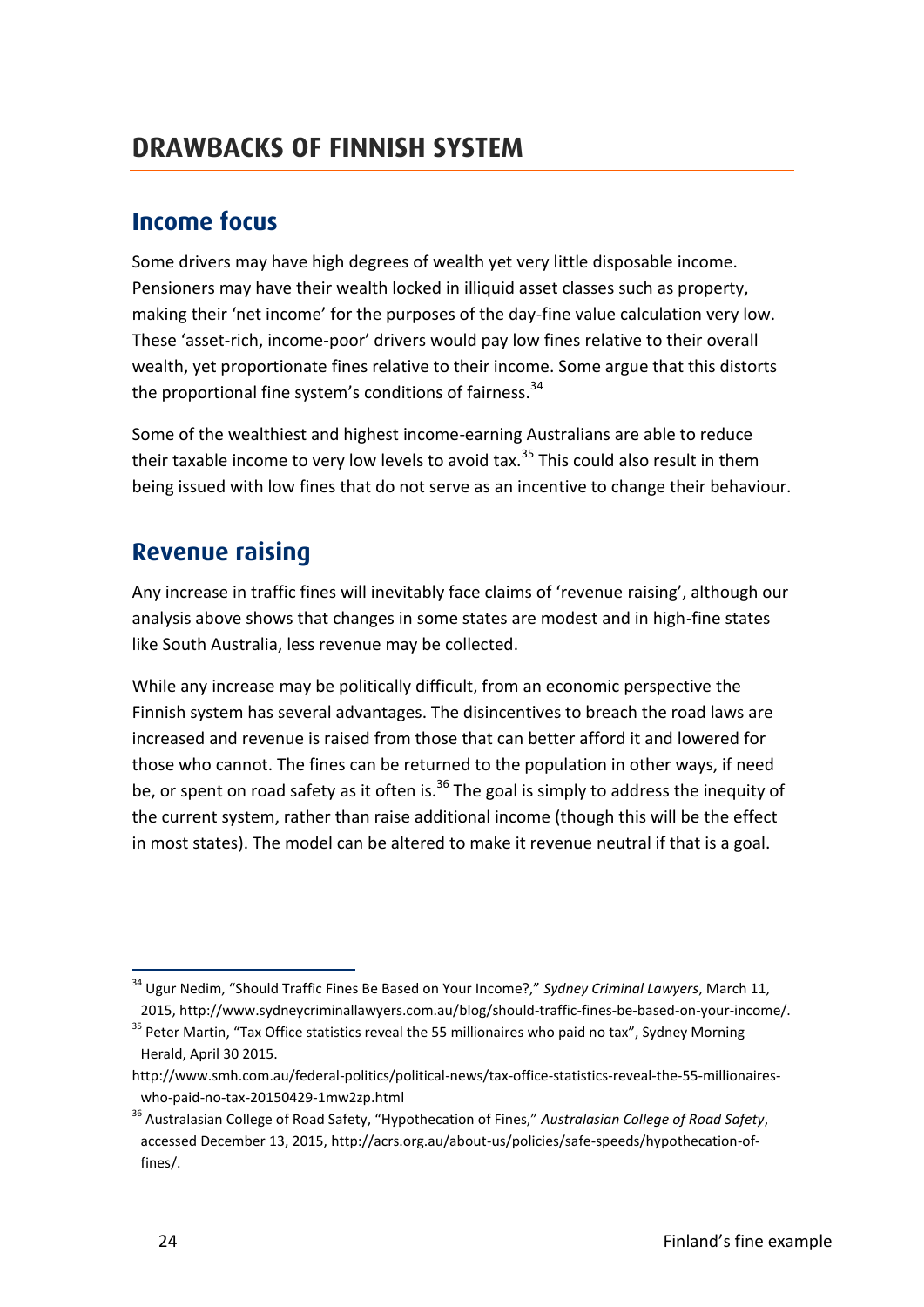## <span id="page-30-0"></span>**Effect on infringement frequency**

Despite decades of academic study, there remains no consensus over whether fine increases result in a reduction in traffic violations. One Australian study of the effect of a fine rise on Victoria's levels of traffic infringement found a 12 percent decrease in number of fines issued following the increase in fine value. Nonetheless, after controlling for other variables such as driving patterns, the result was not statistically significant.<sup>37</sup> While other Australian studies have found a small negative correlation between fine levels and speeding incidents, some international studies have suggested the increase of fines could induce *more* speeding.<sup>38, 39</sup> However, academic studies as a whole, show a moderate, marginal or negligible deterrent effect of traffic fines.

All the criticisms above miss the point of the proportional fine system. The purpose is rather to improve the current scheme for reducing traffic infringements by reforming its regressive effects. Even if there is no effect on behaviour whatsoever – a presumption which may or may not be pessimistic – restoring proportionality to the traffic penalty system will improve its design.

<sup>37</sup> Ingrid Portans, *The Perceived Severity of Traffic Offences: Implications for Owner-Onus*, Road Safety Group Publications (Melbourne: Road Traffic Authority, 1989).

<sup>&</sup>lt;sup>38</sup> Hans-Åke Cedersund and Sonja Forward, "Hur Värderar Bilisterna Böter För Olika Trafikförseelser?: En Litteraturstudie," 2007.

<sup>&</sup>lt;sup>39</sup> Uri Gneezy and Aldo Rustichini, "A Fine Is A Price," Journal of Legal Studies 29 (2000): 1.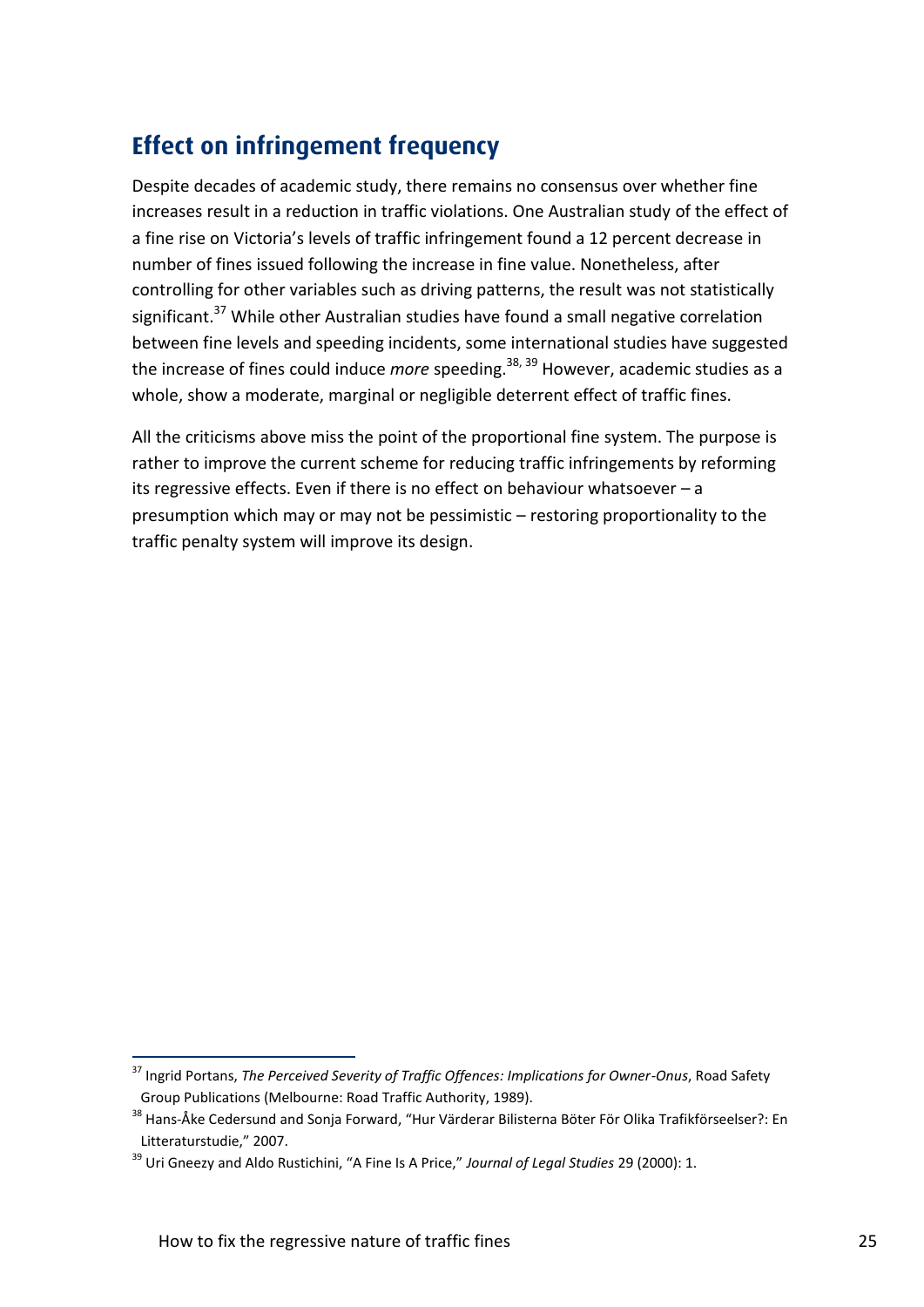## <span id="page-31-0"></span>**Conclusion Concerning**

Australia's traffic system has much to learn from that of Finland. The regressive nature of the flat fine structure gives the lowest income drivers a more burdensome financial penalty than wealthy drivers, even if both commit the same offence. This violates the notion of proportionality of justice, which requires the punishment for a crime be scaled consistently relative to the degree of the offence. Because a billionaire can more easily pay a \$200 fine than can a pensioner, the two face different effective punishments for the same crime.

Borrowing Finland's proportional traffic fine model would improve the current system by making it more fair and effective. The incentive-structure would be improved because reality is that people earn different amounts of income. This is a reality that the current system does not reflect.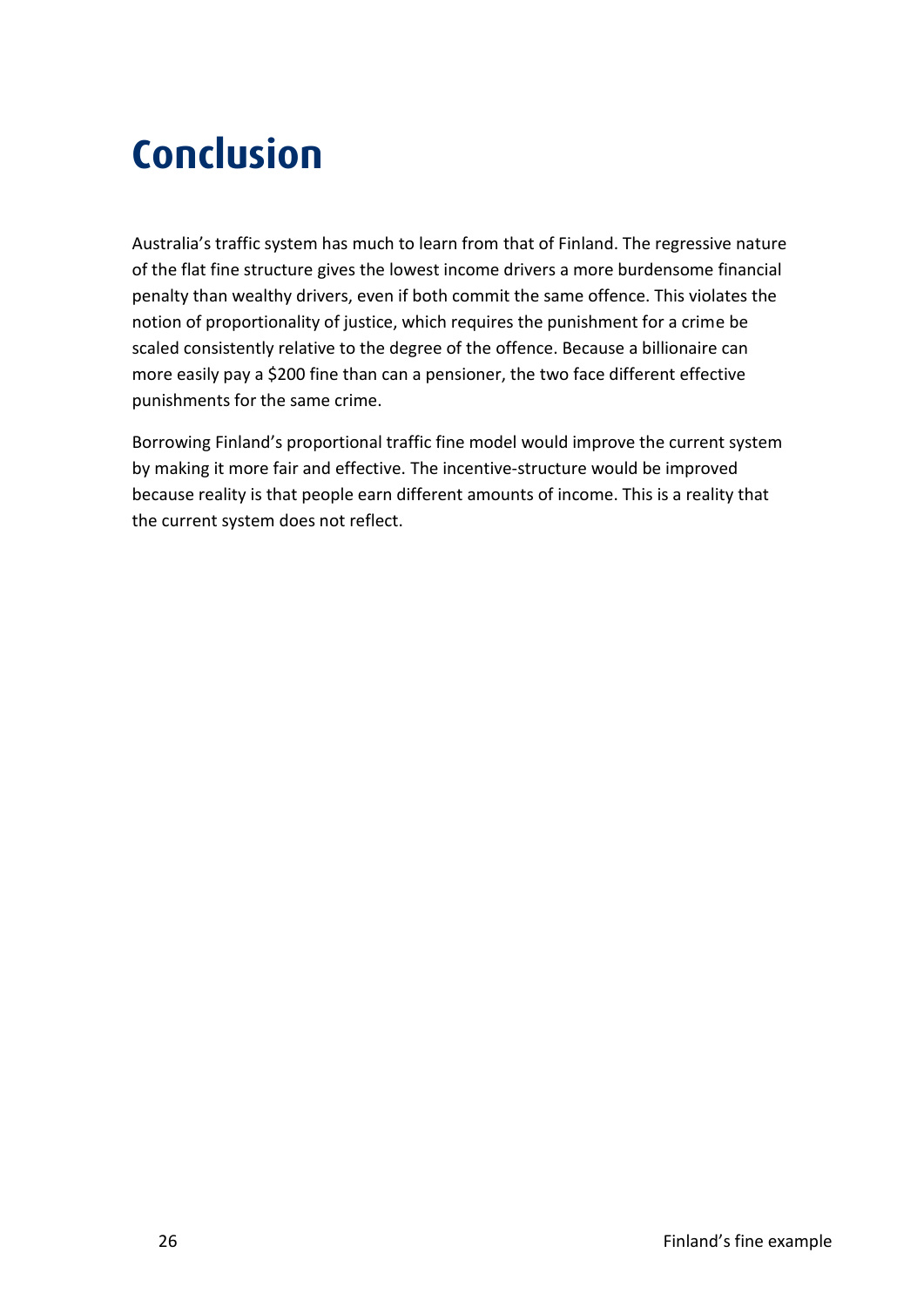## <span id="page-32-0"></span>**Bibliography**

Australasian College of Road Safety. "Hypothecation of Fines." *Australasian College of Road Safety*. Accessed December 13, 2015. http://acrs.org.au/about-us/policies/safespeeds/hypothecation-of-fines/.

ABC News. "Fact check: Joe Hockey's 'poor people' don't have cars, don't drive far claim misleading." Last updated October 28, 2014. Accessed December 11, 2015. http://www.abc.net.au/news/2014-08-15/joe-hockey-poor-people-cars-claimmisleading/5671168.

ABC News. "New infra-red mobile speed cameras not for revenue raising: SA police." November 25, 2014. Accessed December 11, 2015. http://www.abc.net.au/news/2014-11-29/police-say-new-speed-cameras-not designed-for-revenue-raising/5927726.

ABC News. "Victoria Police defend issuing of 40,000 'low-level speeding' fines saying motorists creeping over the limit are costing live." February 5, 2015. Accessed December 11, 2015. http://www.abc.net.au/news/2015-02-05/victoria-police-defendnumber-of-low-level-speeding-fines/6072556.

ACT Government. "Road Transport (Offences) Regulation 2005." Accessed December 11, 2015. http://www.legislation.act.gov.au/sl/2005-11/current/pdf/2005-11.pdf.

Australian Bureau of Statistics. "Child." *Commonwealth of Australia*. Last updated May 23, 2011. Accessed December 11, 2015.

http://www.abs.gov.au/ausstats/abs@.nsf/Lookup/2901.0Chapter25702011.

Australian Bureau of Statistics. "Motor Vehicle Census, Australia, 31 Jan 2015." *Commonwealth of Australia*. Last updated January 31, 2015. Accessed December 11, 2015.

http://www.abs.gov.au/AUSSTATS/abs@.nsf/DetailsPage/9309.031%20Jan%202015? OpenDocument.

Bartl, Benedict. "Day Fine-Improving Equality before the Law in Australian Sentencing." *University of Western Sydney Law Rev.* 16 (2012).

Cedersund, Hans-Åke, and Sonja Forward. "Hur värderar bilisterna böter för olika trafikförseelser?: en litteraturstudie." (2007).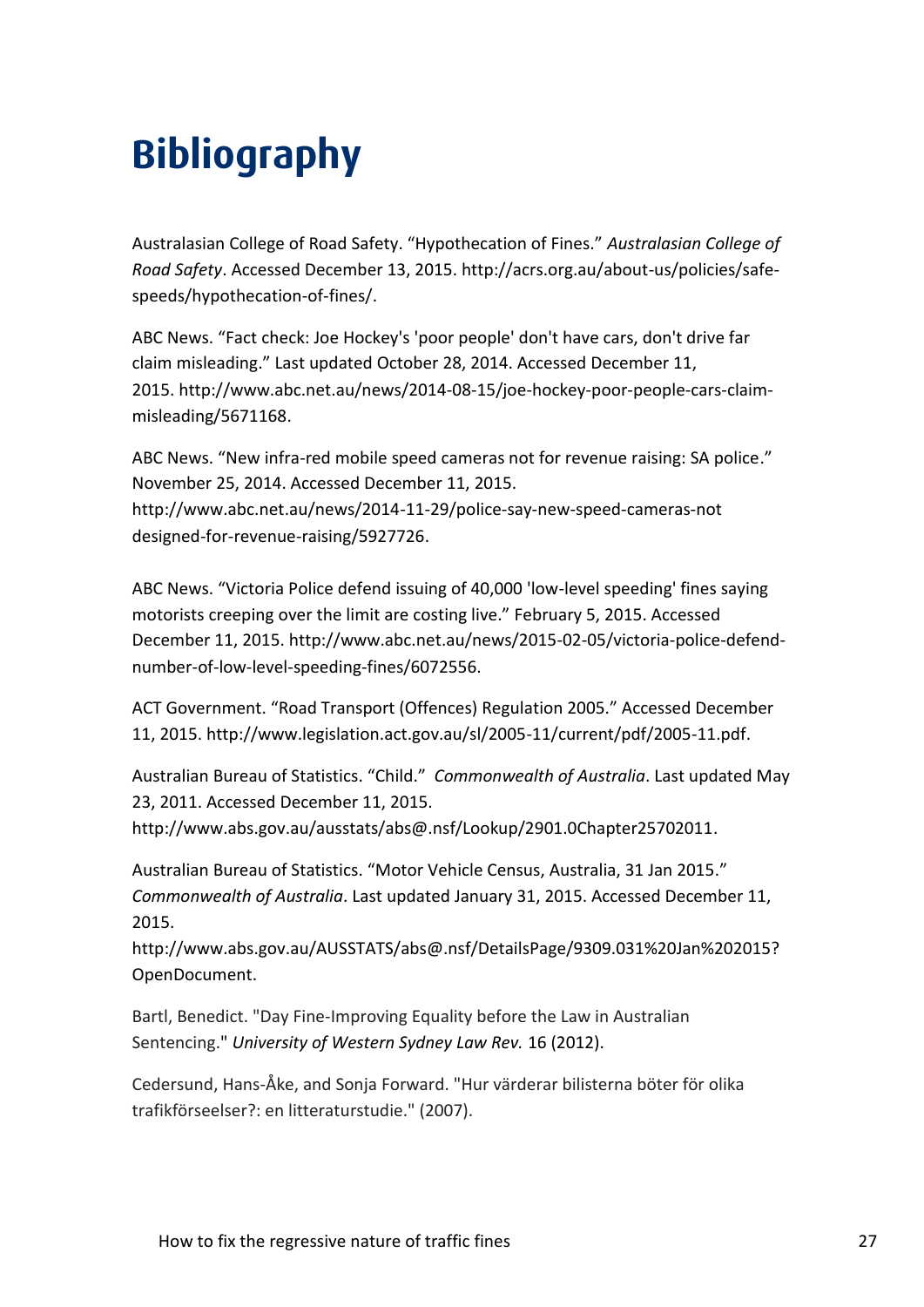Data SA. "Expiation Notice System Data," Accessed December 11, 2015. https://data.sa.gov.au/data/dataset/expiation-notice-system-data.

Department of Transport. "Traffic Regulations." Accessed December 11, 2015. http://notes.nt.gov.au/dcm/legislat/legislat.nsf/linkreference/TRAFFIC%20REGULATIO NS?opendocument.

ECB. "Euro foreign exchange reference rates." Accessed December 11, 2015. https://www.ecb.europa.eu/stats/exchange/eurofxref/html/index.en.html.

Hamilton, Clive. "Making fines fairer." *The Australia Institute, Canberra. Online, retrieved March* 21 (2004): 2005.

Nedim, Uygur . "Should traffic fines be based on your income?," *Sydney Criminal Lawyers Blog.* http://www.sydneycriminallawyers.com.au/blog/should-traffic-fines-bebased-on-your-income/.

Polinsky, A. Mitchell, and Steven Shavell. *A note on optimal fines when wealth varies among individuals*. No. w3232. National Bureau of Economic Research, 1990.

Roads and Maritime. "Offences and Penalties." Accessed December 11, 2015. http://www.rms.nsw.gov.au/roads/safety-rules/offences-penalties/index.html.

Road and Safety Commission. "Speeding." Accessed December 11, 2015. http://www.ors.wa.gov.au/Road-Rules-Penalties/Speeding.

South Australia Government. "Road Traffic (Miscellaneous) Regulations 1999." Accessed December 11, 2015.

http://www.legislation.sa.gov.au/LZ/C/R/ROAD%20TRAFFIC%20(MISCELLANEOUS)%20 REGULATIONS%201999/2014.08.31/1999.236.UN.PDF.

Turner, Susan, and Judith Greene. "The FARE probation experiment: Implementation and outcomes of day fines for felony offenders in Maricopa County." *The Justice System Journal* (1999): 1-21.

Victoria Police. "Official warnings." Last updated December 9, 2015. accessed December 11, 2015. http://www.police.vic.gov.au/content.asp?document\_id=10369.

Western Australia Police. "Camera myths." Last updated Nov 6, 2015. http://www.police.wa.gov.au/Traffic/CamerasCutCrashes/Camerasworkwhy/Cameram yths/tabid/1764/Default.aspx.